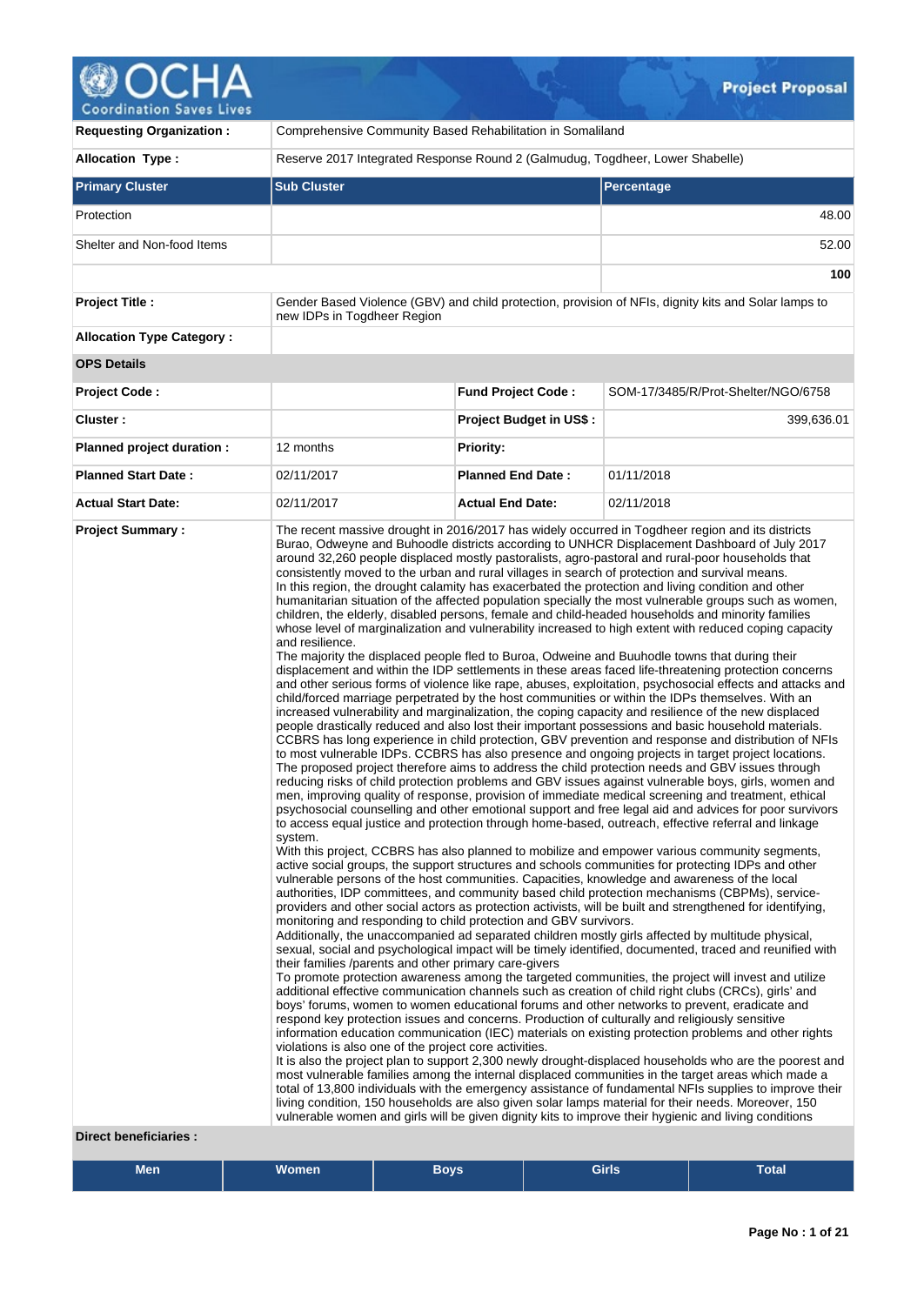| 3,807                                 | 5,702      | 8,478        |             | 8,334        | 26,321       |  |  |
|---------------------------------------|------------|--------------|-------------|--------------|--------------|--|--|
| <b>Other Beneficiaries:</b>           |            |              |             |              |              |  |  |
| <b>Beneficiary name</b>               | <b>Men</b> | <b>Women</b> | <b>Boys</b> | <b>Girls</b> | <b>Total</b> |  |  |
| <b>Internally Displaced People</b>    | 3,807      | 5,702        | 8,478       | 8,334        | 26,321       |  |  |
| <b>Indirect Beneficiaries:</b>        |            |              |             |              |              |  |  |
| 12,340                                |            |              |             |              |              |  |  |
| <b>Catchment Population:</b>          |            |              |             |              |              |  |  |
| 53,713                                |            |              |             |              |              |  |  |
| <b>Link with allocation strategy:</b> |            |              |             |              |              |  |  |

CCBRS has been working in Togdheer region over the past 13 years in addressing pressing needs of IDPs particularly protection, shelter, livelihoods, nutrition, health and WASH in collaboration with UN and International Agencies. CCBRS has a main office in Buroa that coordinates program activities in the region and numerous field staff work in different IDP settlements and villages to implement day to day activities of different projects running by CCBRS. Therefore, the designed project activities and interventions in child protection, GBV prevention and response to vulnerable women, girls, men and boys to drought-displaced people and distributing basic NFIs, solar lamps and dignity kits to the targeted households are well suitable to the Somalia Protection and Shelter Clusters Strategic objectives of timely responding to the emerging humanitarian emergencies. The biggest threat to the lives of the drought-affected people therefore remains the high prevalence of protection concerns and its fatal risks mainly due to the dislocation of the traditional protective and supportive system and lack of awareness and information among the target population, where protection of the IDPs and provision of fundamental NFIs and dignity assistance are essential to save lives and improve basic living condition of target vulnerable people.

# **Sub-Grants to Implementing Partners :**

| <b>Partner Name</b>                                   |                                                     | <b>Partner Type</b>              |  | <b>Budget in US\$</b>       |  |  |  |  |  |  |
|-------------------------------------------------------|-----------------------------------------------------|----------------------------------|--|-----------------------------|--|--|--|--|--|--|
|                                                       |                                                     |                                  |  |                             |  |  |  |  |  |  |
| Other funding secured for the same project (to date): |                                                     |                                  |  |                             |  |  |  |  |  |  |
|                                                       | <b>Other Funding Source</b>                         |                                  |  | <b>Other Funding Amount</b> |  |  |  |  |  |  |
|                                                       |                                                     |                                  |  |                             |  |  |  |  |  |  |
| Organization focal point:                             |                                                     |                                  |  |                             |  |  |  |  |  |  |
| <b>Name</b>                                           | <b>Title</b>                                        | <b>Email</b>                     |  | Phone                       |  |  |  |  |  |  |
| Mr. Aidarus Ibrahim Khalif                            | <b>Executive Director</b>                           | ccbrs@yahoo.com                  |  | +252 634446720              |  |  |  |  |  |  |
| Dr. Abib Ahmed Hirs                                   | Quality Assurance and<br><b>Fundraising Officer</b> | ccbrs_qualityassurance@yahoo.com |  | +252634425081               |  |  |  |  |  |  |
| <b>BACKGROUND</b>                                     |                                                     |                                  |  |                             |  |  |  |  |  |  |
| 1. Humanitarian context analysis                      |                                                     |                                  |  |                             |  |  |  |  |  |  |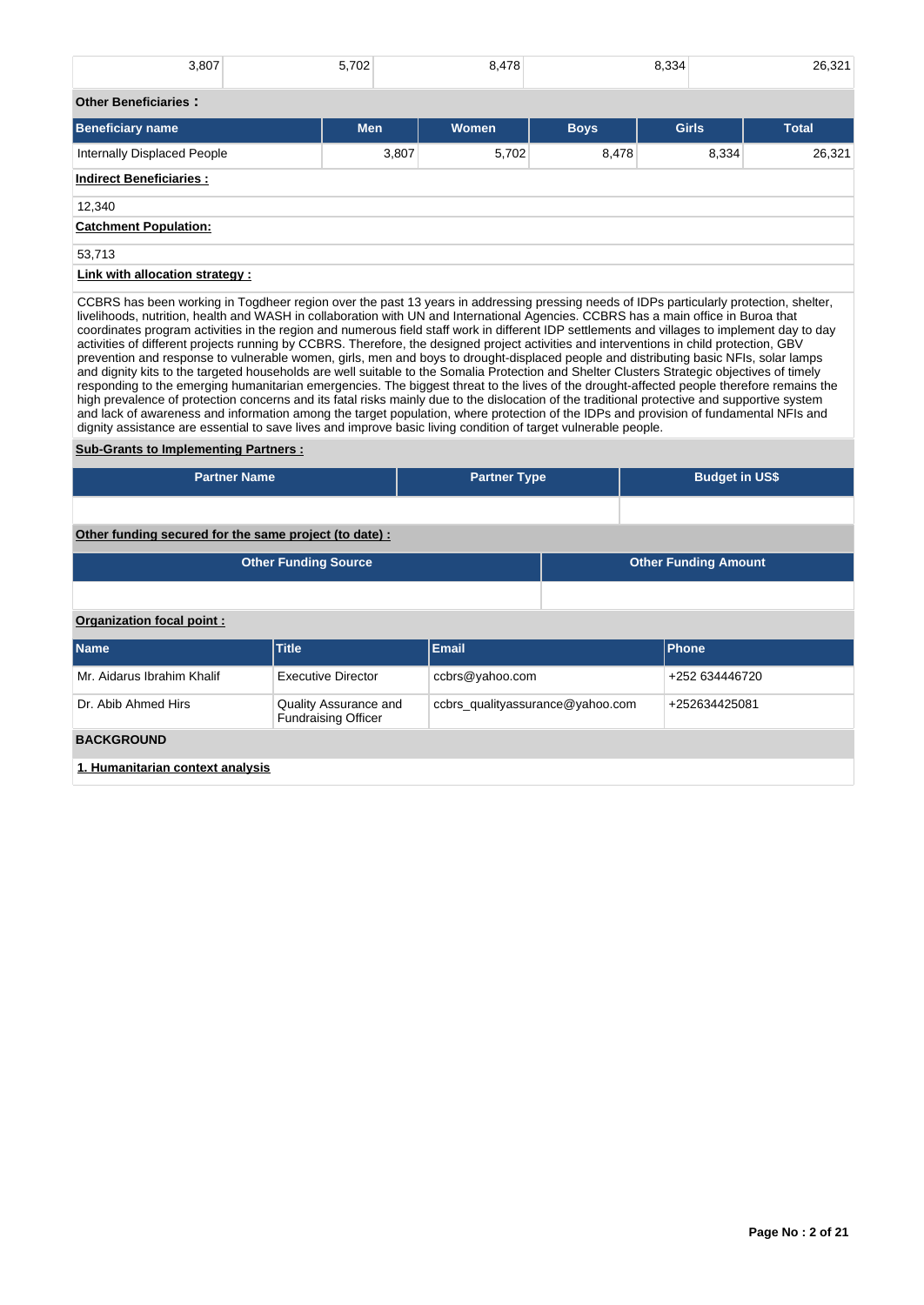Administratively, Togdheer region covers a number of districts which among others include Buroa, Odweine and Buuhoodle that are selected as the main target locations of the proposed project. It has an estimated population size of about 425,000 that are 80% pastoralists. 10% agro-pastoral and the reminder settle in urban areas. The main livelihood system of the region particularly Buuhoodle and Odweine districts is pastoral and small subsistence farming that were detrimentally ravaged by the drought emergency and the followed risky impacts which all led to alarming humanitarian crisis where extreme atrocity was however born on children, women and other vulnerable groups.

In the project intervention areas, the drought phenomena has additionally triggered continuous internal and cross border displacements which uprooted affected people including children, women, minorities, disabled persons, the elderly and female and child-headed households whose level of marginalization and vulnerability was increased to high extent with reduced coping capacity and resilience. In this respect, the majority of the displaced people who lost their livestock herds and other livelihood sources joined to the urban settings such as main towns of Buroa, Buuhoodle and Odweyne and surrounding other villages/settlements in the region as safe heaven. Buroa has already hosted for eighty (80) thousand old IDPs and 7,230 drought-induced IDP households in 2017 according to the UNHCR statistics in 2016 and 2017 that so far remained in a deplorable living conditions, to access needed security, protection, needs of shelter and even clean water. According to OCHA Somalia drought situation report June 2017, Togdheer region was affected by the worst acute watery diarrhoea (AWD) in 2017 in which 78 percent of cases was reported in Togdheer while comparing all cases reported in Somaliland. Therefore, CCBRS has been giving water trucking supply to newly displaced people in Burao and other 13 villages in Togdheer region with help of UNHCR and KNH.

Whereas the affected population are desperately in need of emergency humanitarian assistance, yet the protracted displacements and other constant population movements including Ethiopian new arrivals who from security and protection risks in their localities of origin, has augmented the level of violence and other serious protection risks against vulnerable boys, girls, unaccompanied and separated children, women and men in the Togdheer region particularly in Buroa, Odweine and Buuhoodle districts as well as their catchment villages and communities. Although prevalence of child protection and GBV concerns are still high in Somaliland yet, they remained life-threatening risks due to the complex emergencies such as the widespread drought and the associated negative consequences, destruction of livelihood systems, weakened and/or in-existence of protection assistance and the prevailing insecurity specifically in Buuhoodle where law and order is still very delicate.

In such situations, the protection needs became on the rise due to various causes which include the dislocation of the traditional protective and supportive system, inability of the protection mechanisms, existing service providers also lack needed information and capacity building and widespread ignorance of the general communities on the fatal risks and impact of the CP and GBV issues as of a great concern and are also at the heart of the existing humanitarian crisis. Moreover, the newly drought-displaced households are lacking proper shelter/NFIs to protect from weather changes, protect their safety and security particularly women and girls in the nights. They also need NFIs for house purposes to improve their livelihoods and able to meet basic needs.

## **2. Needs assessment**

According to the Protection Cluster Annual Report in 2016, it revealed that more than 680,000 persons were displaced over the course of 2016. Forced evictions of more than 162,000 persons across Somalia in 2016 resulted in a surge of protection needs. On the other hand, According to UNHCR-led Protection and Return Monitoring Report (PRMN) in the period of from November 2016 to August 2017 are around 975,000 people. In which 893,000 of these people are drought-related displacements during same period. . In addition to this, the Country Task Force on Monitoring and Reporting (MRM) accounted 2,242 incidents of grave violations of children's rights in 2016 which affected 4,057 children. The Gender-Based Violence (GBV) against vulnerable girls and women has been most ignored during drought crisis, displacement and population movement which increased exposure of girls and women to violence with lasting and detrimental effects on their protection, health and well-being. The GBV trends in the selected areas is always underreported as a result of the attached stigma, ignorance, missing or minimal life-saving supportive services and unavailability of clinical management and care for survivors where the most prevalent forms of the GBV included sexual violence, physical assault, domestic violence and incidences of rape, the survivors have not access to appropriate services.

According to CCBRS report on the movement and protection related issues of New Arrivals in 13 villages of Burao and Odweyne districts (January 2017) discovered that women and children are at risk to different forms violence and abuse while there are unaccompanied and separated children (UASC) identified among the Ethiopian New Arrivals and drought-affected population. Women's silence to report GBV violence, lack or limited access to services is the major challenges faced by women and girls in villages and IDP settlements in Togdheer region. Child protection violence such as child labour, UASC, neglected children with disabilities is very common, while school drop outs was reported in drought affected villages.

In Togdheer regions, drought and conflict displaced persons have increase over the past years. Shelter is critical determinant of improving dignity and giving protection and safety to women and children. According to SIRNA assessment report May 2016, for all drought-affected communities, a low availability of key NFIs is increasing vulnerability to environmental pressures. Only 1% in Somaliland reported access to all key NFIs, in either good or poor but useable condition.

In sum, poor shelter can put women and girls at risk to various protection problems such as rape, sexual assault and they miss their privacy. Newly drought displaced IDPs and Ethiopian New Arrivals in Togdheer region are thus living in makeshift slums covered with frayed clothes and plastics make the lives of the new arrivals is very desperate and complicated and victims of rain, sun and wind (CCBRS Assessment Report January 2017). In spite of this, there are some villages in Buroa and Odweyne that international and local NGos had never reached while at the same time Buhoodle district is one of the hard-to-reach areas to benefit from shelter/NFIs distributions. Therefore, CCBRS project plan is reach most vulnerable newly displaced households in need protection and shelter/NFIs assistances.

# **3. Description Of Beneficiaries**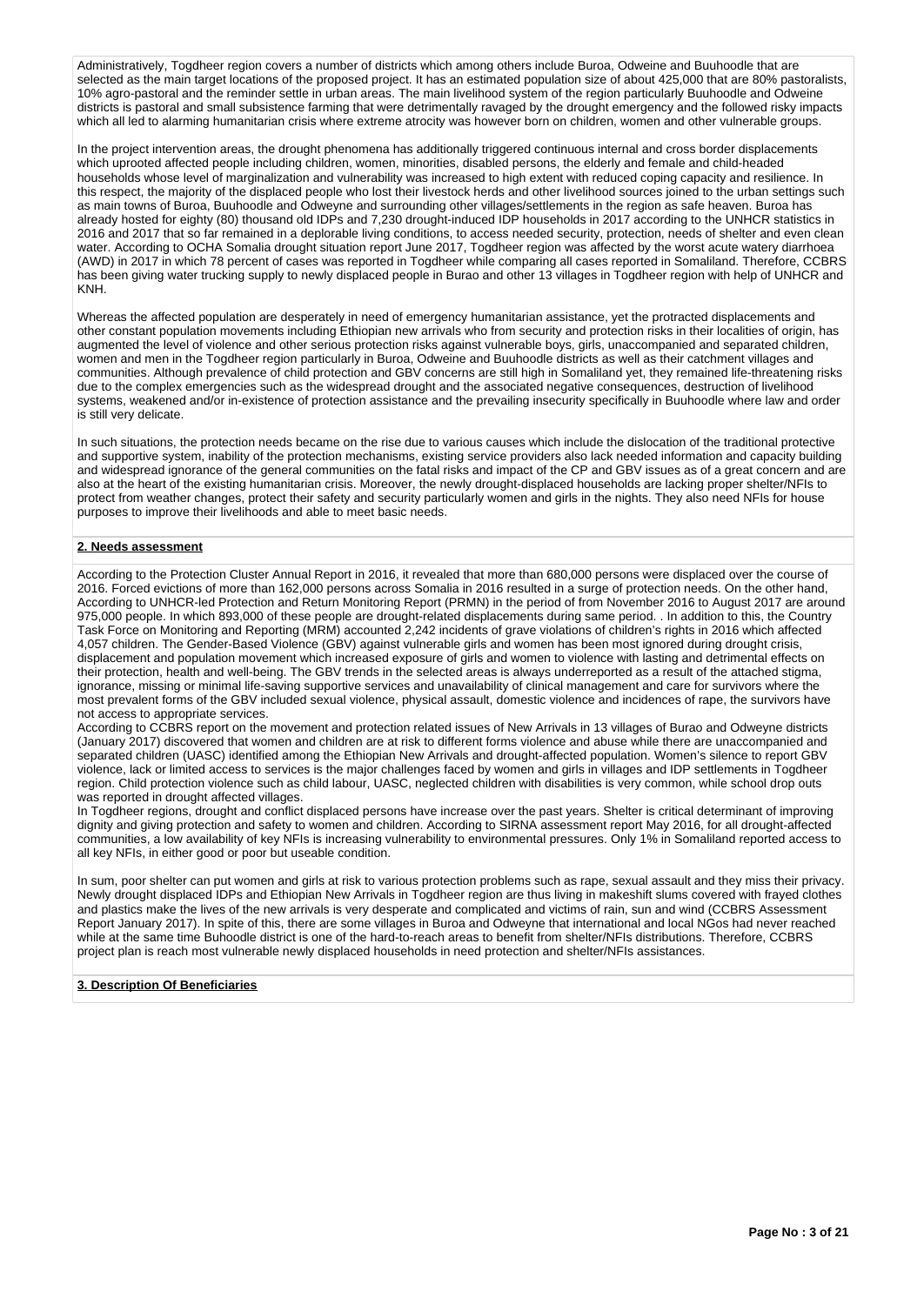The project beneficiary criteria will be guided by SHF and Shelter Cluster Strategy on addressing the most vulnerable people and as well as CCBRS's selection criteria for most vulnerable people including drought-affected households who are given first priority for example female and child-headed households with more children or with under five children, pregnant and lactating women, households with persons with disabilities and with mental illnesses, elderly people or high number of dependence, orphan children who are at risk or subjected to GBV and child protection violations. The project will also give priority for the people with above category who live makeshifts or Buuls to benefit from NFIs/dignity kits distributions. The project is targeting Togdheer region that hosting very large drought displaced communities who live makeshift shelters and are at risk to different forms of GBV and child protection violence particular women and children as their shelters have no strong doors to protect them in the nights or they travel alone to far distance. In this regard, CCBRS will use participatory approaches in selection of most vulnerable people who will benefit from the project. In order to ensure that every step to be more transparent and prevent community conflicts in taking on profiteering. Therefore, all selections and registrations of most vulnerable people will be involved the IDP community committees and local authorities in the target project locations.

CCBRS will closely work with existing IDP structures to help us in early identification of GBV and child protection survivors who in need for emergency assistance and similarly appropriate referral pathway/mechanisms will be established. In collaboration with IDP leadership and other community support structures, community consultation meetings will be organized to identify most vulnerable people. The project will also closely collaborate and work with other sectors and clusters to refer and benefit from each other such as health, nutrition and WASH. To ensure that beneficiaries are most vulnerable people, pre-developed forms will be used to capture information of the

households/individuals need to benefit from distribution of NFIs and dignity kits. The project will consider the gender representation and identify the most vulnerable women, girls, boys and men in need to benefit from different components of the project. On the other hand, newly drought-displaced households are given special attentions who are very vulnerable in the region, we will also make sure that women to be part of all process and decision making of the project planning and implementation. We will encourage women to come first stage to be most selected beneficiaries.

# **4. Grant Request Justification**

The project will further contribute to the priorities of the protection cluster strategic response plan to strengthen and expand preventive and responsive services to vulnerable women and children including unaccompanied and separated minors, women, girls, boys and men affected and/or at risk to the protection, GBV incidences and lacking safe shelter/NFIs in full engagement with the target communities. For an effective implementation of the project interventions and activities, CCBRS will use participatory, community based development, human rights, child participation and CP/GBV IMS approaches. To support this, CCBRS has a well-established and operational field office in Buroa city with over 27 field based staff. The branch office is on average responsible to oversee the implementation of the various entrusted projects in eastern parts of the country, including also Sool and Sanaag regions.

According to the OCHA drought response situation report no 11, Togdheer region is more affected by the droughts in which also caused more displacements that occurred during the drought crisis. CCBRS protection staff in the field had also reported that there is increase of unaccompanied and separated children, GBV incidents against women and girls when they travel with animals to search water and pasture or fetching water and firewood. As result of the drought, urgent community movements caused that women and children to face rape and other forms of sexual violence with limited protection services. On the other hand, newly displaced people have no access to shelter and NFIs whereby large families live in small size room of makeshifts or Buul with limited of women's privacy which is against local culture. So that, CCBRS will provide different services of medical, psychosocial and legal aid support to GBV and child protection survivors in the IDP settlements of Burao, Odweyne and Buhoodle districts. Unaccompanied and separated children of drought affected or cross border will be immediately identified documented, traced and reunified with their families or caregivers. this will protect more children to be subjected violence an abuses. Distribution of NFI and dignity kits will improve living conditions of vulnerable IDP households. CCBRS will conduct awareness raising on prevention GBV and child protection incidents and will advocate that survivors to access necessary and appropriate services. In this respect, the project will protect more women, girls, boys and men from different violence and abuses and provide opportunity to most vulnerable ones to access NFIs and dignity kits to enable to cope positively with the new situation of internal displacement.

# **5. Complementarity**

Since 2004, CCBRS has been operational and gained in-depth understanding and involvement on the target problems where the organization has been implementing protection, community-based child protection program (CBCP) and to support child protection (CP) systems strengthening, psychosocial support, FGM abandonment and sexual and gender-based violence (SGBV) interventions in state of normality (peace) and in emergency as well in mutual collaboration with UNICEF, UNHCR, SCI, CISP and TPO-Uganda in all regions of Somaliland, whereby CCBRS has more presence and main office in Burao Togdheer region. In the past years, CCBRS already developed well-established linkages with the duty-bearers, CBCP, other community support structures, existing service providers and local authorities in transforming the positive norms, attitudes and behaviours underpinned the CP issues and all forms of GBV in multiple channels to sustain even beyond the life of the executed and planned interventions.

Presently, CCBRS is one of the biggest and active LNGOs engaged in implementing protection-related projects in the six regions of Somaliland for different beneficiary groups of IDPs, refugees, asylum-seekers, returnees, minority groups and other vulnerable and marginalized communities. Over the past eight years, CCBRS have also involved in distribution of emergency shelter, NFIs, dignity and protection kits to most vulnerable households of protracted IDPs, drought displaced people, Ethiopian new arrivals in villages of Togdheer region and returnees. In 2017 CCBRS distributed more than 6000 emergency NFIs kits in improving their living conditions to protracted IDPs newly drought-affected households in Sool, Sanaag, Togdheer, Marodijeh and Awdal Regions. Therefore, the proposed project will hence strengthen and complement the similar ongoing projects of GBV, child protection and shelter that is funding by UNHCR, UNICEF and Save the Children Alliance and as well as contribute in achieving objectives of the relevant Clusters respectively in a period of 12 months.

#### **LOGICAL FRAMEWORK**

## **Overall project objective**

Provide emergency life -saving for child protection and GBV, prevention and responsive services and offer quality non-food items (NFIs), solar lights and dignity kits to newly displaced IDPs in Togdheer region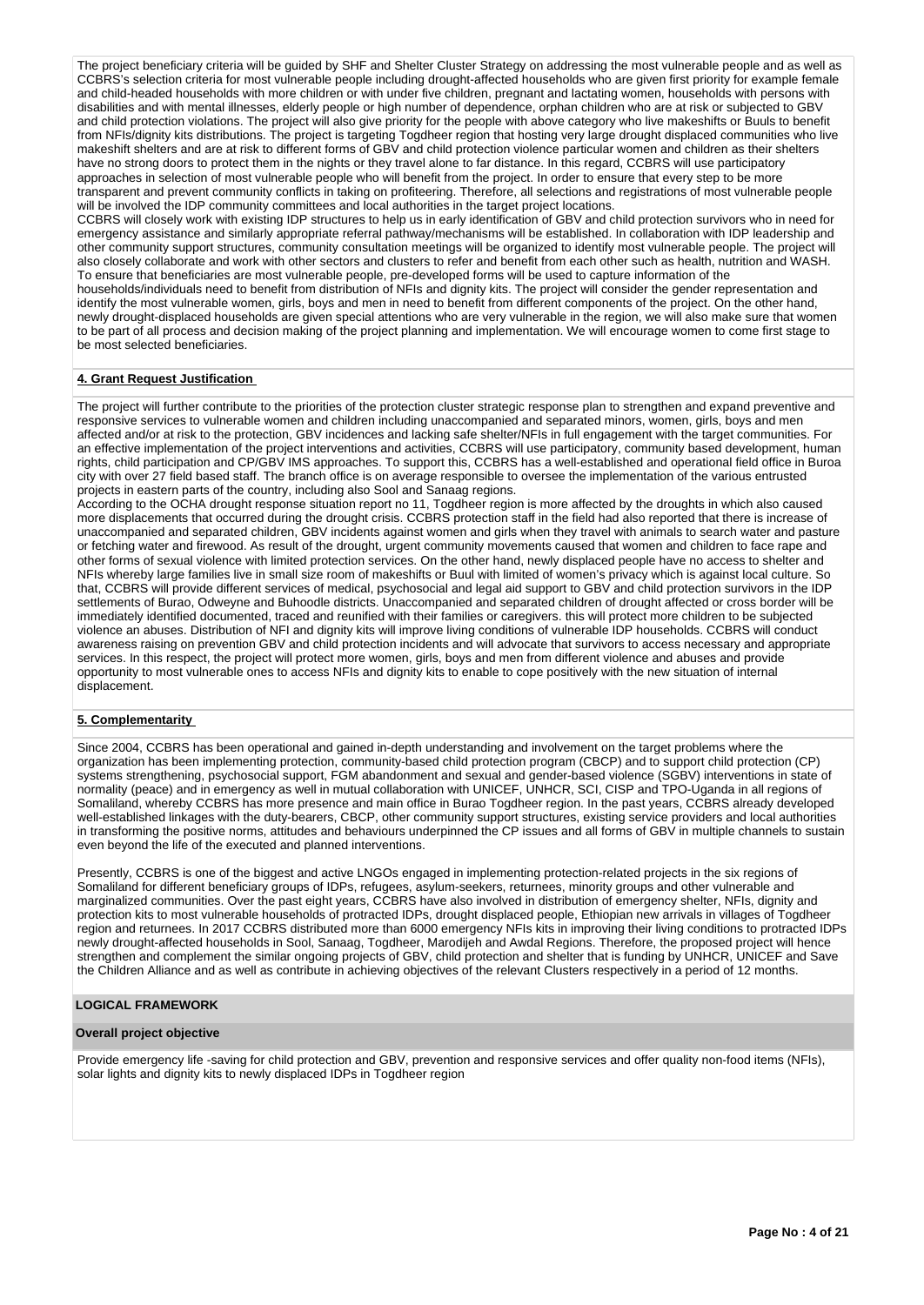| <b>Protection</b>                                                                                                         |                                                                                                                                                                                       |                                 |  |  |  |  |  |  |  |  |
|---------------------------------------------------------------------------------------------------------------------------|---------------------------------------------------------------------------------------------------------------------------------------------------------------------------------------|---------------------------------|--|--|--|--|--|--|--|--|
| <b>Cluster objectives</b>                                                                                                 | <b>Strategic Response Plan (SRP) objectives</b>                                                                                                                                       | <b>Percentage of activities</b> |  |  |  |  |  |  |  |  |
| To improve operational response capacity<br>through capacity development. Strategy<br>advocacy and humanitarian dialogues | 2017-SO4: Support the protection and<br>restoration of livelihoods, promote basic<br>services to build resilience to recurrent<br>shocks, and catalyse more sustainable<br>solutions. | 100 <sup>1</sup>                |  |  |  |  |  |  |  |  |

**Contribution to Cluster/Sector Objectives :** Contributes to protection of newly displaced IDPs live in emergency IDP settlements affected natural hazards/drought disasters in Togdheer region, through provision of emergency child protection and GBV prevention and response services such as life-saving security, medical, psychosocial support, ITDR, legal aid assistance, capacity building and awareness creation.

## **Outcome 1**

Increased access to child protection and GBV preventive and responsive services to draught displaced vulnerable internally displaced persons in Togdheer region

## **Output 1.1**

# **Description**

2178 vulnerable and newly displaced children and GBV survivors(834 girls, 879 boys and 450 women and 15 men)are identified and have adequate access to preventive and responsive protection and GBV services.

#### **Assumptions & Risks**

Assumption: Existing security stability, life-saving protective environment, community commitment/acceptance. Risks: possibility of drought continuation, unavailability of humanitarian responses, lack of funds, community conflicts

## **Indicators**

|                   |                                                                              |                                                                                                                                                 | <b>End cycle beneficiaries</b> |              |              |              | <b>End</b><br>cycle |
|-------------------|------------------------------------------------------------------------------|-------------------------------------------------------------------------------------------------------------------------------------------------|--------------------------------|--------------|--------------|--------------|---------------------|
| Code              | <b>Cluster</b>                                                               | <b>Indicator</b>                                                                                                                                | <b>Men</b>                     | <b>Women</b> | $ $ Boys $ $ | <b>Girls</b> | <b>Target</b>       |
| Indicator 1.1.1   | Protection                                                                   | Number of male/female survivors who receive<br>medical assistance, including post rape treatment<br>within 72 hours, in line with set standards |                                |              |              |              | 184                 |
|                   |                                                                              | Means of Verification: documentation of GBV/IMS, monthly report, list beneficiaries                                                             |                                |              |              |              |                     |
| Indicator 1.1.2   | Protection                                                                   | Number of children, women and men child<br>protection and GBV survivors benefited from<br>intensive psychosocial care and support               |                                |              |              |              | 385                 |
|                   | <b>Means of Verification:</b> Monthly report, photos, list of beneficiaries  |                                                                                                                                                 |                                |              |              |              |                     |
| Indicator 1.1.3   | Protection                                                                   | Number of children, female and male child<br>protection and GBV survivors received legal aid<br>assistance                                      |                                |              |              |              | 29                  |
|                   |                                                                              | <b>Means of Verification: Documentation in CP/GBVIMS, monthly reports, photos</b>                                                               |                                |              |              |              |                     |
| Indicator 1.1.4   | Protection                                                                   | Percentage of identified UAM and separated girls<br>and boys reunited with their families                                                       |                                |              |              | 80           |                     |
|                   | <b>Means of Verification:</b> Monthly reports, photos, list of beneficiaries |                                                                                                                                                 |                                |              |              |              |                     |
| Indicator 1.1.5   | Protection                                                                   | Number of boys and girls of child protection<br>survivors benefited from established child friendly<br>spaces                                   |                                |              |              |              | 1,200               |
| reports           |                                                                              | Means of Verification: Visible verification of established child friendly spaces, list of child beneficiaries, photos, monthly and quarterly    |                                |              |              |              |                     |
| Indicator 1.1.6   | Protection                                                                   | Number of IDP households having access to<br>lighting                                                                                           |                                |              |              |              | 150                 |
|                   |                                                                              | Means of Verification: visible verification, photos, list of beneficiaries and reports                                                          |                                |              |              |              |                     |
| Indicator 1.1.7   | Protection                                                                   | Number of IDP women and girls having access to<br>dignity kits                                                                                  |                                |              |              |              | 150                 |
|                   | <b>Means of Verification:</b> photos, monthly reports, list of beneficiaries |                                                                                                                                                 |                                |              |              |              |                     |
| <b>Activities</b> |                                                                              |                                                                                                                                                 |                                |              |              |              |                     |
| Activity 1.1.1    |                                                                              |                                                                                                                                                 |                                |              |              |              |                     |

#### **Standard Activity : Health treatment and medical support for GBV**

Identify, assess, document and refer 184 GBV survivors to appropriate service providers to access appropriate and timely medical and legal support. Referral points will include;Primary health care providers, law enforcement agencies and legal institutions.

## **Activity 1.1.2**

#### **Standard Activity : Psycho-social Support**

Identify, assess and provide psychosocial care and support to 385 child protection and GBV survivors through individual and group settings.Community level case workers will provide community level education, sensation on GBV and child protection issues and help with identification and referral to health facilities for psychosocial support and medical care.Health workers and counsellors based at chid friendly spaces and health facilities will be trained and will be able to provide the necessary support.

# **Activity 1.1.3**

**Standard Activity : Access to justice**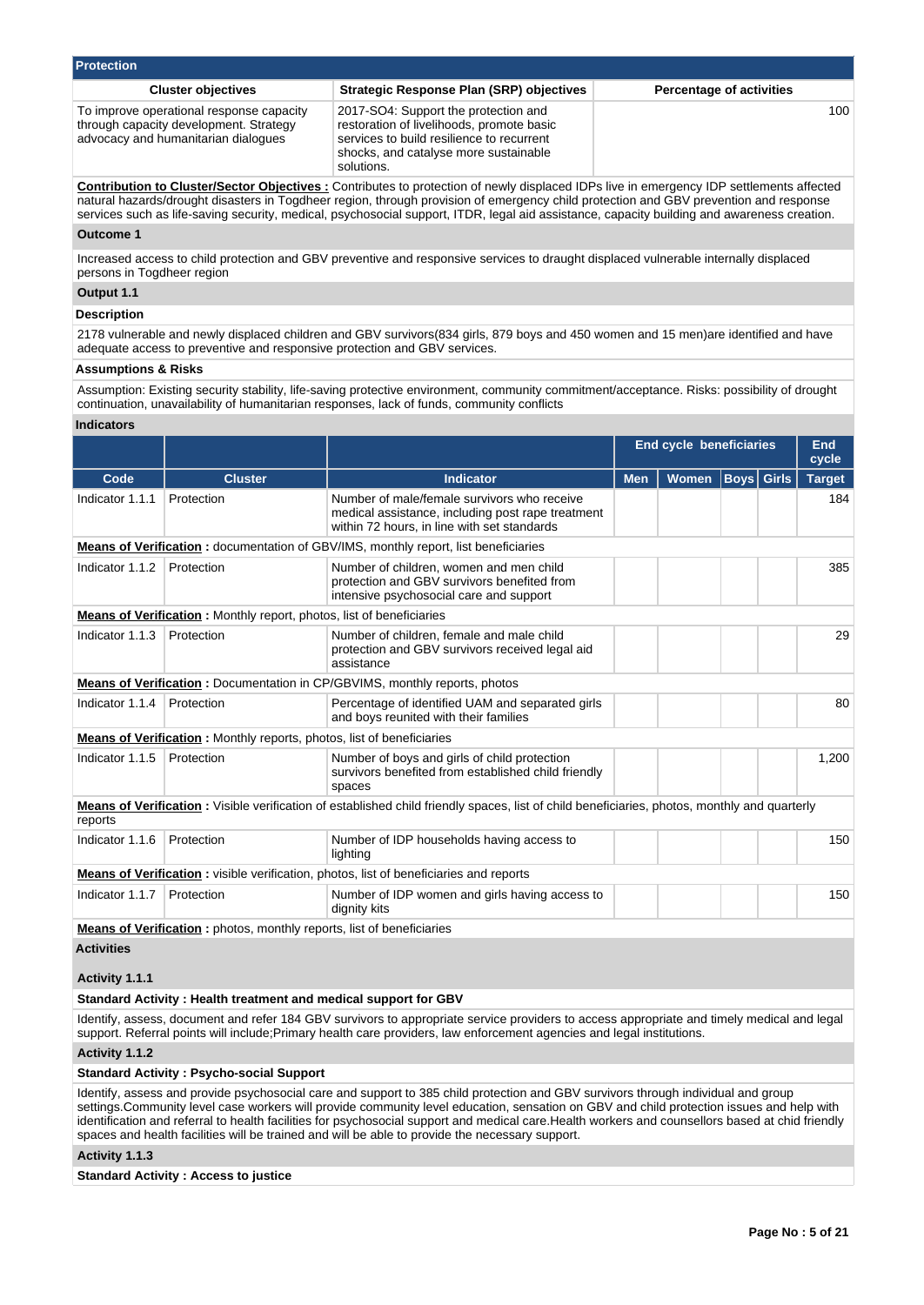Identify, document and refer 29 child protection and GBV survivors to legal aid support to access formal justice systems (courts). The project will cater for representation in court cost throughout the court process.

# **Activity 1.1.4**

## **Standard Activity : Family reunification**

Identify 80(100% of estimated cases) Unaccompanied and Separated boys and girls and reunify with their families/caregivers and provide alternative care and support

# **Activity 1.1.5**

# **Standard Activity : Child Friendly Spaces**

Establish 3 child friendly spaces (CFS) in Buhoodle, Odweyne and Burao new IDP settlements and provide safe and protective/friendly environment for 1,200 vulnerable IDP children consisting of ,550 girls and 650 boys.The CFS will provide safe heaven for children where they can receive care, food, guidance and counseling, recreational activities, referral and linkage to legal and medical services.The choice of target areas for safe spaces is based on the fact that they report the highest incidences of child protection/rights violations such sexual violence, child marriage, child labour, child trafficking etc.

## **Activity 1.1.6**

## **Standard Activity : Material Support**

Provide 150 quality solar lamps to most vulnerable IDP households in Buhoodle, Odweyne and Buroa districts as emergency response particularly women and girls at risk to GBV and other forms of violence and abuses.Provision of lights specially at night is expected to reduce incidences of rape and other gender based violences.

# **Activity 1.1.7**

# **Standard Activity : Dignity Kits**

Procure and provide 150 dignity kits to IDP women and girls in Buhoodle, Odweyne and Burao to promote their protection, psychosocial and health-well-being. The dignity kit consist of 4 sanitary clothes, 6 laundry soap, 2 lady underwear, 2 Jeri cans and 100 pieces of Aqua taps,

# **Outcome 2**

improved knowledge, awareness and capacity of target communities, service providers, local authorities and pre-requisite institutions to create enabling environment for children, women and men to thrive without their rights violated and exposed to violence and their dignity protected.

## **Output 2.1**

## **Description**

7746 IDPS including(2140 girls,2115 boys,2034 women and 1457 men) including health workers, caseworkers, service providers and local authority women and men have developed their capacity and knowledge on child rights and gender based violence enhanced through training, community meetings and dialogues.

## **Assumptions & Risks**

List of participants, training report and photos

## **Indicators**

|                   |                                                                      |                                                                                                   | <b>End cycle beneficiaries</b> |              |                   | End<br>cycle |               |
|-------------------|----------------------------------------------------------------------|---------------------------------------------------------------------------------------------------|--------------------------------|--------------|-------------------|--------------|---------------|
| Code              | <b>Cluster</b>                                                       | <b>Indicator</b>                                                                                  | <b>Men</b>                     | <b>Women</b> | <b>Boys</b> Girls |              | <b>Target</b> |
| Indicator 2.1.1   | Protection                                                           | Number of people reached by campaigns<br>conducted to inform communities on available<br>services |                                |              |                   |              | 20            |
|                   | Means of Verification: Workshop reports, photos with GPS coordinates |                                                                                                   |                                |              |                   |              |               |
| Indicator 2.1.2   | Protection                                                           | Number of quarterly review and planning<br>meetings conducted.                                    |                                |              |                   |              |               |
|                   | Means of Verification: meetings minutes, photos with GPS coordinates |                                                                                                   |                                |              |                   |              |               |
| Indicator 2.1.3   | Protection                                                           | Number of people reached by campaigns<br>conducted to inform communities on available<br>services |                                |              |                   |              | 7,400         |
|                   |                                                                      | <b>Means of Verification:</b> beneficiaries register, photos with GPS coordinates                 |                                |              |                   |              |               |
| Indicator 2.1.4   | Protection                                                           | Number of persons taking part in the inception<br>workshop.                                       |                                |              |                   |              | 100           |
|                   | <b>Means of Verification:</b> event report with photos               |                                                                                                   |                                |              |                   |              |               |
| Indicator 2.1.5   | Protection                                                           | Number of community dialogues conducted.                                                          |                                |              |                   |              | 24            |
|                   | <b>Means of Verification:</b> event reports, attendance sheets.      |                                                                                                   |                                |              |                   |              |               |
| Indicator 2.1.6   | Protection                                                           | Number of health workers trained on Clinical<br>Management of Rape(CMR).                          |                                |              |                   |              | 15            |
|                   | <b>Means of Verification:</b> training report                        |                                                                                                   |                                |              |                   |              |               |
| Indicator 2.1.7   | Protection                                                           | Number of case workers trained.                                                                   |                                |              |                   |              | 7             |
|                   | <b>Means of Verification:</b> training reports, training Photos      |                                                                                                   |                                |              |                   |              |               |
| Indicator 2.1.8   | Protection                                                           | Number of women taking part in women to women<br>forums conducted on quarterly basis              |                                |              |                   |              | 204           |
|                   | Means of Verification: forum reports, Photos with GPS coordinates.   |                                                                                                   |                                |              |                   |              |               |
| <b>Activities</b> |                                                                      |                                                                                                   |                                |              |                   |              |               |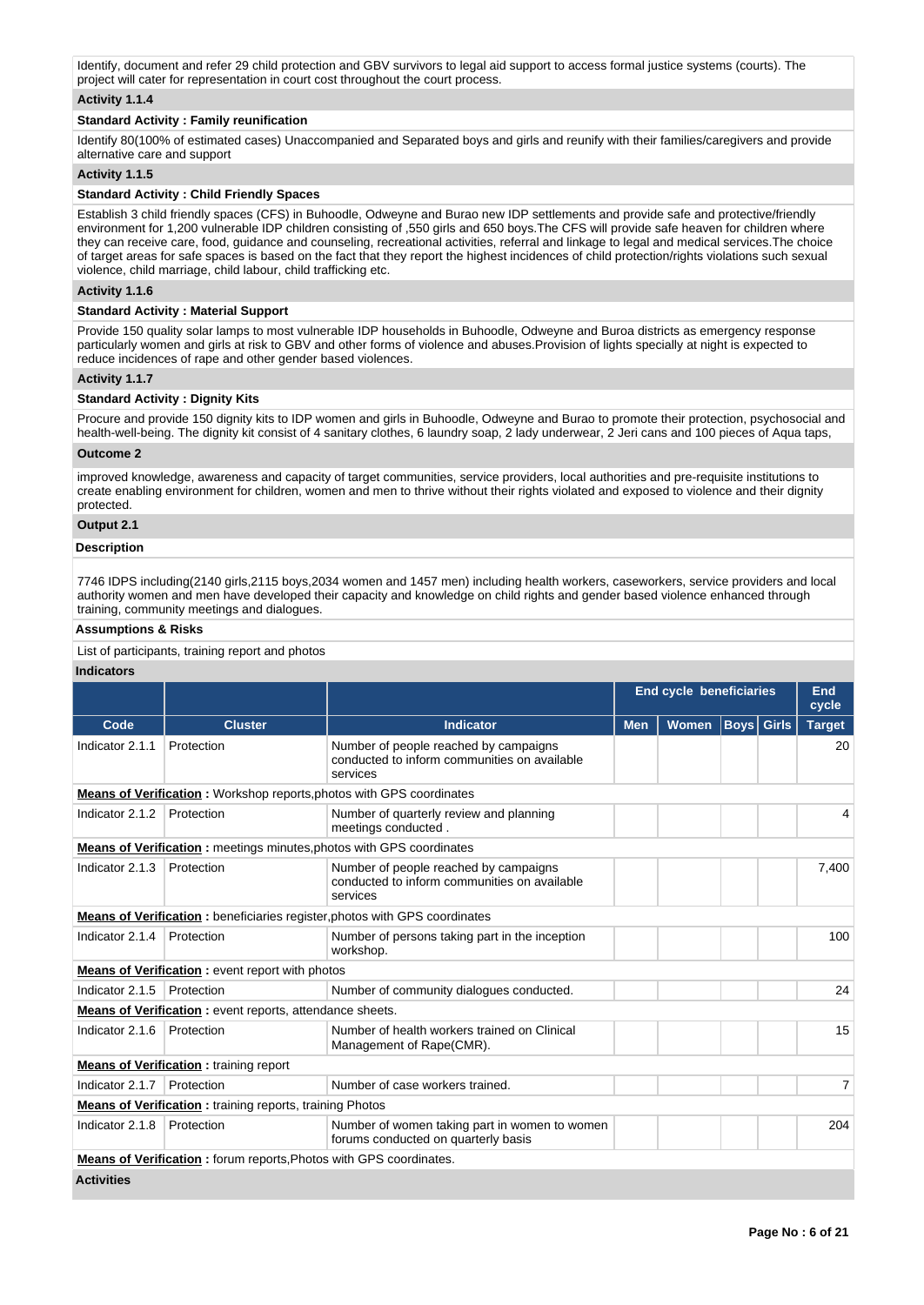## **Activity 2.1.1**

## **Standard Activity : Capacity building**

GBV survivors require the support of multiple stakeholders to get access to comprehensive care and support. CCBRS will undertake comprehensive mapping of relevant service providers, identify resource/focal persons within this providers and through three days workshop improve their awareness and knowledge on GBV and child rights and sort their support in championing the rights of victims. It is envisaged that upon sensitizing and educating these group on their role in identifying and collaboratively providing support to victims of Gender based violence and protection service will be enable them be more responsive to the needs of victims and facilitate their access to services and above all uphold the dignity and maintain confidentiality in the process of providing care to the victims. Those to be targeted for this engagement will include; health care providers, local authority representatives, representative from the legal system(judges and lawyers),representatives from police and security agency and human right groups.In total 20 person will attend the planned workshop.

## **Activity 2.1.2**

# **Standard Activity : Capacity building**

Carry out quarterly review and planning meetings.The meetings will be attended by key project staff and other stakeholders for the sake of assessing project progress, bottlenecks, seek and record opinions for the purpose integrating into future project implementation.

# **Activity 2.1.3**

## **Standard Activity : GBV awareness campaign**

Develop, print and distribute culturally accepted IEC materials including leaflets, posters and counsellng cards to target IDP population in which 7400 people benefited. The IEC materials will consist of posters and leaflets that carrying on protection messages such as child protection and GBV risks, available services/service providers, referral pathway of UASC, survivors of rape, domestic violence etc.

## **Activity 2.1.4**

#### **Standard Activity : GBV awareness campaign**

One-day inception workshop will be facilitated by CCBRS. The workshop will bring together at least 100 participants from the three target districts. The attendees will be drawn from the various sections of the community including the local authority, civil society, women groups, and traditional and religious leaders. The workshop aim at introducing the project to the stakeholders, asking for their collaboration and support.

## **Activity 2.1.5**

# **Standard Activity : GBV awareness campaign**

Organize and conduct quarterly community educational dialogues sessions in all the target districts.2 dialogues per district per 3 districts per 4 quarters with 20 persons participating in each of the sessions.in total 24 community dialogue sessions will be conducted and 480 persons will take part in the dialogues. The dialogues will create discussions around key GBV and child protection issues in specific districts and come up with community action plans to address the identified issues.Community leaders and other stakeholders will take part in these dialogues.

## **Activity 2.1.6**

#### **Standard Activity : Capacity building**

Conduct five days Clinical Management of rape classroom training for 7 caseworkers to enable them competently attend to rape victims.

## **Activity 2.1.7**

#### **Standard Activity : Capacity building**

Conduct three days classroom training for seven case workers to enhance their capacity to effectively mobilize and sensitize community of GBV/protection issues, educate, counsel, identify and refer clients for care and support

# **Activity 2.1.8**

#### **Standard Activity : GBV awareness campaign**

Women to women awareness raising activities will be conducted on quarterly basis to activate women participating in child protection and GBV prevention and response. Lead women will be selected from the target camps and with the support of the case workers will hold and facilitate quarterly discussion forums where at least 17 women drawn from various camps will participate in each of the one day discussions forums, one forum per district per quarter. By the end of the project,204 women would have taken part in these forums.

## **Additional Targets :**

| <b>Shelter and Non-food Items</b>                                                                              |                                                                                                                                                                                                                                                                             |                                 |  |  |  |  |  |  |  |
|----------------------------------------------------------------------------------------------------------------|-----------------------------------------------------------------------------------------------------------------------------------------------------------------------------------------------------------------------------------------------------------------------------|---------------------------------|--|--|--|--|--|--|--|
| <b>Cluster objectives</b>                                                                                      | <b>Strategic Response Plan (SRP) objectives</b>                                                                                                                                                                                                                             | <b>Percentage of activities</b> |  |  |  |  |  |  |  |
| Contribute to the protection of newly<br>displaced people and those affected by<br>natural hazards             | 2017-SO1: Provide life-saving and life-<br>sustaining integrated multi-sectoral<br>assistance to reduce acute humanitarian<br>needs and reduce excess mortality among<br>the most vulnerable people                                                                         | 100                             |  |  |  |  |  |  |  |
|                                                                                                                | <b>Contribution to Cluster/Sector Objectives:</b> Contribute to the protection of Internally Displaced People (IDP) in living in target IDP<br>settlements and those affected by natural hazards/droughts by providing emergency NFIs, solar lamps and dignity/hygiene kits |                                 |  |  |  |  |  |  |  |
| Outcome 1                                                                                                      |                                                                                                                                                                                                                                                                             |                                 |  |  |  |  |  |  |  |
| Newly drought displaced IDPs in Togdheer have access to NFIs to improved their living conditions and protected |                                                                                                                                                                                                                                                                             |                                 |  |  |  |  |  |  |  |
| Output 1.1                                                                                                     |                                                                                                                                                                                                                                                                             |                                 |  |  |  |  |  |  |  |

#### **Description**

2,300 drought affected IDP households comprise of (13,800 individuals) are identified documented and provided emergency NFIs kits.

**Assumptions & Risks**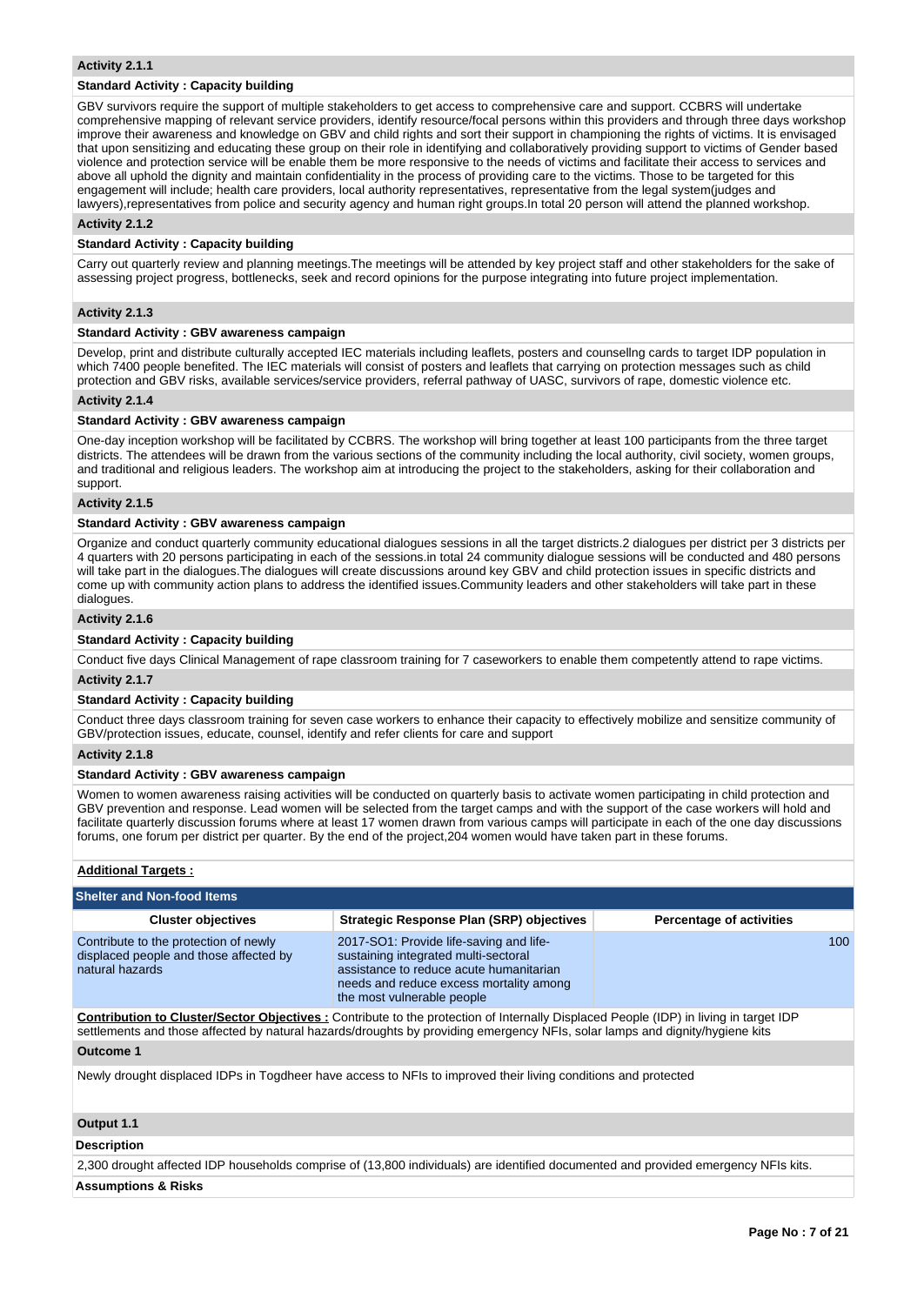Security stability, community collaboration/commitment is gained, protective environment and health status improved, funds availability, security freighters, community negativity, increased violence due to small number of NFIs.

## **Indicators**

|                                                                                                                                                               |                            |                                                                                             | <b>End cycle beneficiaries</b> |       |  |                   | End<br>cycle  |  |  |
|---------------------------------------------------------------------------------------------------------------------------------------------------------------|----------------------------|---------------------------------------------------------------------------------------------|--------------------------------|-------|--|-------------------|---------------|--|--|
| Code                                                                                                                                                          | <b>Cluster</b>             | <b>Indicator</b>                                                                            | <b>Men</b>                     | Women |  | <b>Boys</b> Girls | <b>Target</b> |  |  |
| Indicator 1.1.1                                                                                                                                               | Shelter and Non-food Items | Number of those in need receiving NFIs through<br>direct distributions or vouchers.         |                                |       |  |                   | 2.300         |  |  |
| <b>Means of Verification:</b> Distribution reports, photos of distributed items, list of beneficiaries with signatures, post distribution monitoring<br>(PDM) |                            |                                                                                             |                                |       |  |                   |               |  |  |
| Indicator 1.1.2                                                                                                                                               | Shelter and Non-food Items | Number of post distribution monitoring (PDM)<br>conducted in target NFIs distribution sites |                                |       |  |                   | 3             |  |  |

**Means of Verification :** PDM reports, visible verification

## **Activities**

## **Activity 1.1.1**

## **Standard Activity : Provision of NFIs through vouchers/cash distributions**

CCBRS will procure and provide full NFIs to 2,300 vulnerable IDP households (13,800 individuals) in Buhoodle, Odewyne and Buroa through direct distributions. The priority is given the newly drought displaced IDPs. Each NFI kit contains: 1 plastic sheet, 3 blankets, 2 sleeping mats, 1 kitchen set, 3 bar of Soap, 2 non-collapsible Cheri cans (20 liters). Selected beneficiaries for emergency NFIs kits will include female and child headed households, pregnant and lactating women and women with GBV survivors, persons with disabilities, elderly and very poor people.

## **Activity 1.1.2**

#### **Standard Activity : Provision of NFIs to newly displaced persons**

After 2 weeks of the distribution, CCBRS will conduct a three different post distribution monitoring (PDM) to monitor the households and individuals that have received the NFIs, solar lamp and dignity/hygiene kits to make sure accountability, pertinence of materials and effectiveness of distribution and use of the distributed kits by the IDP households.

## **Additional Targets :**

Host community, other IDP members and returnees

# **M & R**

## **Monitoring & Reporting plan**

Regular monitoring to the status of the proposed project remains one of the key components which will ensure that the planned interventions and activities are on good track and in aligned with the agreed work plan, logical framework, performance indicators and CP/GBV IMS.CCBRS will strengthen its internal monitoring and reporting (M&R) system through the use of various tools and methods to analyze and report project accomplishments and appropriately resolve encountered challenges and bottlenecks.

The applied tools will include the work plan, logical framework, weekly and monthly reports, staff register and attendance list, routine technical and follow-up field visits, pre and post capacity building (training) appraisal, identification, referral and assistance forms, messages developed, IEC print-outs, beneficiary commenting mechanisms and finally giving sensible feedback and recommendations for making necessary adjustments in reflecting realities on the ground.

The project field officer in Buroa will directly manage the technical aspects of the project for ensuring that overall project quality where incharge officer for Buroa office will maintain operational and logistical support required for the project accomplishment. Joint monitoring and quarterly review, planning and consultation meetings will be undertaken with the different key stakeholders, project staff & CCBRS management to assess project performance and progress and as well plan future activities to be achieved. The coordinator will liaise and share project updates and information with the Child Protection Cluster, concerned Working Groups and other stakeholders.

With the technical support of the CCBRS programme manager and project coordinator in Hargeisa, Buroa team will compile and produce regular activities updates such as weekly, monthly, quarterly, mid-term and project end progress reports which will be shared with OCHA, Somalia Humanitarian Fund (SHF) as funding partner, line-ministries and other key stakeholders.

CCBRS will also carry out effective post distribution monitoring (PDMs) activity to the emergency NFIs and other supplying commodities to the intended vulnerable IDPs in all the targeted sites in Togdheer region. The purpose of the PDM is in relation to ensure that the distributed d materials were in good quality met the needs and that the receiving beneficiaries have been satisfied whole living condition is therefore improved. During post distribution monitoring (PDMs), CCBRS sill similarly assess transparency and accountability and as well effectiveness of the distribution activities that the right beneficiaries received their intended entitlements and/or package assistance. Level of community engagement and participation of the distribution work in all sites will be prioritized and appraised.

## **Workplan**

| <b>Activitydescription</b>                                                                                                                                                                                                                                                                                                                                                                                                                             | Year |    |   |   | 2   3   4   5   6   7   8   9   10   11   12 |  |  |  |   |  |
|--------------------------------------------------------------------------------------------------------------------------------------------------------------------------------------------------------------------------------------------------------------------------------------------------------------------------------------------------------------------------------------------------------------------------------------------------------|------|----|---|---|----------------------------------------------|--|--|--|---|--|
| Activity 1.1.1: CCBRS will procure and provide full NFIs to 2,300 vulnerable IDP<br>households (13,800 individuals) in Buhoodle, Odewyne and Buroa through direct                                                                                                                                                                                                                                                                                      | 2017 |    |   |   |                                              |  |  |  | x |  |
| distributions. The priority is given the newly drought displaced IDPs. Each NFI kit<br>contains: 1 plastic sheet, 3 blankets, 2 sleeping mats, 1 kitchen set, 3 bar of Soap,<br>2 non-collapsible Cheri cans (20 liters). Selected beneficiaries for emergency NFIs<br>kits will include female and child headed households, pregnant and lactating<br>women and women with GBV survivors, persons with disabilities, elderly and very<br>poor people. | 2018 | X. | X | x |                                              |  |  |  |   |  |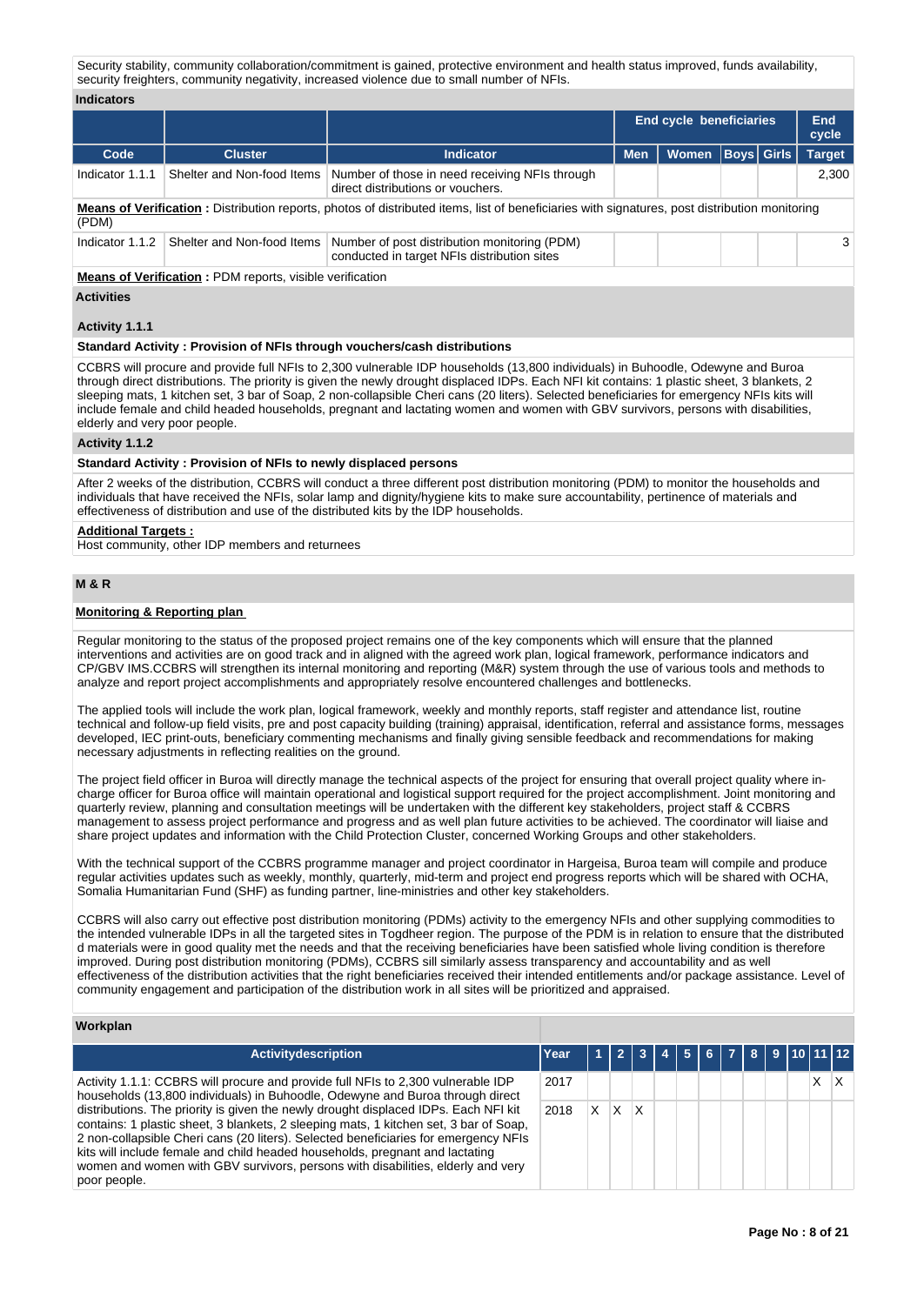| Activity 1.1.1: Identify, assess, document and refer 184 GBV survivors to<br>appropriate service providers to access appropriate and timely medical and legal                                                                                                                                                                                                                                                                                                                                                                                                                                                                                                                                                                                                                                                                                                                                                                                                                                                       |              |    |              |              |              |              |    |              |              |              |              |    | $x \mid x$ |
|---------------------------------------------------------------------------------------------------------------------------------------------------------------------------------------------------------------------------------------------------------------------------------------------------------------------------------------------------------------------------------------------------------------------------------------------------------------------------------------------------------------------------------------------------------------------------------------------------------------------------------------------------------------------------------------------------------------------------------------------------------------------------------------------------------------------------------------------------------------------------------------------------------------------------------------------------------------------------------------------------------------------|--------------|----|--------------|--------------|--------------|--------------|----|--------------|--------------|--------------|--------------|----|------------|
| support. Referral points will include; Primary health care providers, law enforcement<br>agencies and legal institutions.                                                                                                                                                                                                                                                                                                                                                                                                                                                                                                                                                                                                                                                                                                                                                                                                                                                                                           | 2018         |    | XX           | X            | X.           | X.           | X. | IX.          | X.           | X.           | $\mathsf{X}$ |    |            |
| Activity 1.1.2: After 2 weeks of the distribution, CCBRS will conduct a three<br>different post distribution monitoring (PDM) to monitor the households and                                                                                                                                                                                                                                                                                                                                                                                                                                                                                                                                                                                                                                                                                                                                                                                                                                                         | 2017         |    |              |              |              |              |    |              |              |              |              |    | $X \mid X$ |
| individuals that have received the NFIs, solar lamp and dignity/hygiene kits to<br>make sure accountability, pertinence of materials and effectiveness of distribution<br>and use of the distributed kits by the IDP households.                                                                                                                                                                                                                                                                                                                                                                                                                                                                                                                                                                                                                                                                                                                                                                                    | 2018         | X  |              |              |              |              |    |              |              |              |              |    |            |
| Activity 1.1.2: Identify, assess and provide psychosocial care and support to 385<br>child protection and GBV survivors through individual and group                                                                                                                                                                                                                                                                                                                                                                                                                                                                                                                                                                                                                                                                                                                                                                                                                                                                | 2017         |    |              |              |              |              |    |              |              |              |              | X. | X.         |
| settings. Community level case workers will provide community level education,<br>sensation on GBV and child protection issues and help with identification and<br>referral to health facilities for psychosocial support and medical care. Health<br>workers and counsellors based at chid friendly spaces and health facilities will be<br>trained and will be able to provide the necessary support.                                                                                                                                                                                                                                                                                                                                                                                                                                                                                                                                                                                                             | 2018         | X. | ΙX.          | $\mathsf{X}$ | $\mathsf{X}$ | X            | X. | X.           | $\mathsf{X}$ | X.           | $\times$     |    |            |
| Activity 1.1.3: Identify, document and refer 29 child protection and GBV survivors to<br>legal aid support to access formal justice systems (courts). The project will cater                                                                                                                                                                                                                                                                                                                                                                                                                                                                                                                                                                                                                                                                                                                                                                                                                                        | 2017         |    |              |              |              |              |    |              |              |              |              | X. | X.         |
| for representation in court cost throughout the court process.                                                                                                                                                                                                                                                                                                                                                                                                                                                                                                                                                                                                                                                                                                                                                                                                                                                                                                                                                      | 2018         | X. | $\mathsf{X}$ | $\mathsf{X}$ | X            | X            | X  | X.           | X.           | IX.          | $\mathsf{X}$ |    |            |
| Activity 1.1.4: Identify 80(100% of estimated cases) Unaccompanied and<br>Separated boys and girls and reunify with their families/caregivers and provide<br>alternative care and support                                                                                                                                                                                                                                                                                                                                                                                                                                                                                                                                                                                                                                                                                                                                                                                                                           | 2017<br>2018 |    | $X \mid X$   | X            | X.           | $\mathsf{X}$ | X. | $\mathsf{X}$ | X.           | $\mathsf{X}$ | $\mathsf{X}$ |    | $X \mid X$ |
|                                                                                                                                                                                                                                                                                                                                                                                                                                                                                                                                                                                                                                                                                                                                                                                                                                                                                                                                                                                                                     |              |    |              |              |              |              |    |              |              |              |              |    |            |
| Activity 1.1.5: Establish 3 child friendly spaces (CFS) in Buhoodle, Odweyne and<br>Burao new IDP settlements and provide safe and protective/friendly environment                                                                                                                                                                                                                                                                                                                                                                                                                                                                                                                                                                                                                                                                                                                                                                                                                                                  | 2017<br>2018 | X  |              |              |              |              |    |              |              |              |              |    | $X \mid X$ |
| for 1,200 vulnerable IDP children consisting of ,550 girls and 650 boys. The CFS<br>will provide safe heaven for children where they can receive care, food, guidance<br>and counseling, recreational activities, referral and linkage to legal and medical<br>services. The choice of target areas for safe spaces is based on the fact that they<br>report the highest incidences of child protection/rights violations such sexual<br>violence, child marriage, child labour, child trafficking etc.                                                                                                                                                                                                                                                                                                                                                                                                                                                                                                             |              |    |              |              |              |              |    |              |              |              |              |    |            |
| Activity 1.1.6: Provide 150 quality solar lamps to most vulnerable IDP households                                                                                                                                                                                                                                                                                                                                                                                                                                                                                                                                                                                                                                                                                                                                                                                                                                                                                                                                   | 2017         |    |              |              |              |              |    |              |              |              |              | X. | X.         |
| in Buhoodle, Odweyne and Buroa districts as emergency response particularly<br>women and girls at risk to GBV and other forms of violence and abuses. Provision<br>of lights specially at night is expected to reduce incidences of rape and other<br>gender based violences.                                                                                                                                                                                                                                                                                                                                                                                                                                                                                                                                                                                                                                                                                                                                       |              |    |              |              |              |              |    |              |              |              |              |    |            |
| Activity 1.1.7: Procure and provide 150 dignity kits to IDP women and girls in                                                                                                                                                                                                                                                                                                                                                                                                                                                                                                                                                                                                                                                                                                                                                                                                                                                                                                                                      |              |    |              |              |              |              |    |              |              |              |              | X  | X.         |
| Buhoodle, Odweyne and Burao to promote their protection, psychosocial and<br>health-well-being. The dignity kit consist of 4 sanitary clothes, 6 laundry soap, 2<br>lady underwear, 2 Jeri cans and 100 pieces of Aqua taps,                                                                                                                                                                                                                                                                                                                                                                                                                                                                                                                                                                                                                                                                                                                                                                                        | 2018         |    |              |              |              |              |    |              |              |              |              |    |            |
| Activity 2.1.1: GBV survivors require the support of multiple stakeholders to get<br>access to comprehensive care and support. CCBRS will undertake comprehensive                                                                                                                                                                                                                                                                                                                                                                                                                                                                                                                                                                                                                                                                                                                                                                                                                                                   | 2017         |    |              |              |              |              |    |              |              |              |              |    | X.         |
| mapping of relevant service providers, identify resource/focal persons within this<br>providers and through three days workshop improve their awareness and<br>knowledge on GBV and child rights and sort their support in championing the rights<br>of victims. It is envisaged that upon sensitizing and educating these group on their<br>role in identifying and collaboratively providing support to victims of Gender based<br>violence and protection service will be enable them be more responsive to the<br>needs of victims and facilitate their access to services and above all uphold the<br>dignity and maintain confidentiality in the process of providing care to the victims.<br>Those to be targeted for this engagement will include; health care providers, local<br>authority representatives, representative from the legal system (judges and<br>lawyers), representatives from police and security agency and human right<br>groups. In total 20 person will attend the planned workshop. | 2018         |    |              |              |              |              |    |              |              |              |              |    |            |
| Activity 2.1.2: Carry out quarterly review and planning meetings. The meetings will<br>be attended by key project staff and other stakeholders for the sake of assessing                                                                                                                                                                                                                                                                                                                                                                                                                                                                                                                                                                                                                                                                                                                                                                                                                                            | 2017         |    |              |              |              |              |    |              |              |              |              |    |            |
| project progress, bottlenecks, seek and record opinions for the purpose integrating<br>into future project implementation.                                                                                                                                                                                                                                                                                                                                                                                                                                                                                                                                                                                                                                                                                                                                                                                                                                                                                          | 2018         | X  |              |              | X            |              |    | X            |              |              | X            |    |            |
| Activity 2.1.3: Develop, print and distribute culturally accepted IEC materials<br>including leaflets, posters and counsellng cards to target IDP population in which                                                                                                                                                                                                                                                                                                                                                                                                                                                                                                                                                                                                                                                                                                                                                                                                                                               | 2017         |    |              |              |              |              |    |              |              |              |              |    |            |
| 7400 people benefited. The IEC materials will consist of posters and leaflets that<br>carrying on protection messages such as child protection and GBV risks, available<br>services/service providers, referral pathway of UASC, survivors of rape, domestic<br>violence etc.                                                                                                                                                                                                                                                                                                                                                                                                                                                                                                                                                                                                                                                                                                                                       | 2018         | X. | $\mathsf{X}$ |              |              |              |    |              |              |              |              |    |            |
| Activity 2.1.4: One-day inception workshop will be facilitated by CCBRS. The                                                                                                                                                                                                                                                                                                                                                                                                                                                                                                                                                                                                                                                                                                                                                                                                                                                                                                                                        | 2017         |    |              |              |              |              |    |              |              |              |              | X  |            |
| workshop will bring together at least 100 participants from the three target districts.<br>The attendees will be drawn from the various sections of the community including<br>the local authority, civil society, women groups, and traditional and religious<br>leaders. The workshop aim at introducing the project to the stakeholders, asking<br>for their collaboration and support.                                                                                                                                                                                                                                                                                                                                                                                                                                                                                                                                                                                                                          |              |    |              |              |              |              |    |              |              |              |              |    |            |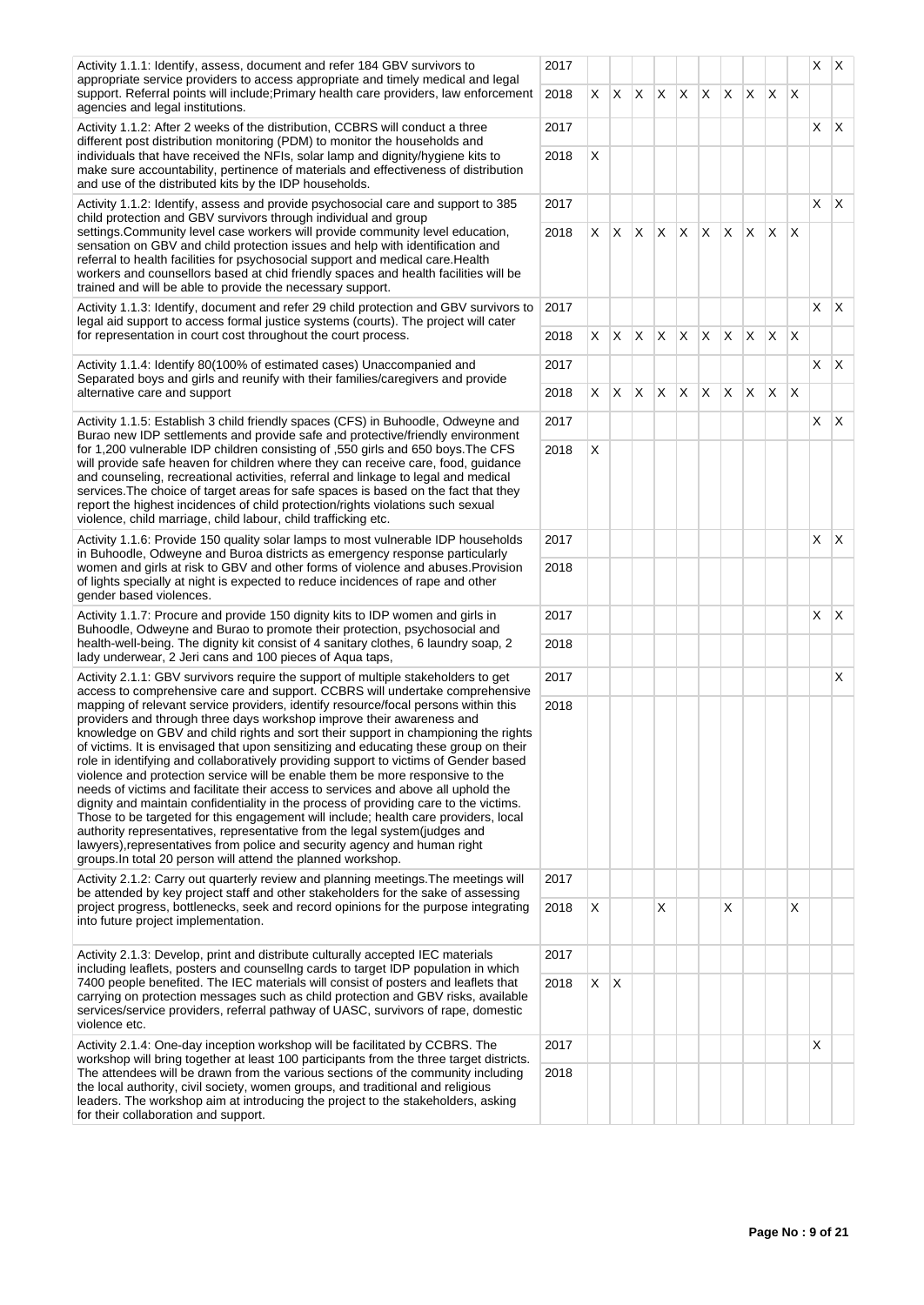Activity 2.1.5: Organize and conduct quarterly community educational dialogues sessions in all the target districts.2 dialogues per district per 3 districts per 4 quarters with 20 persons participating in each of the sessions.in total 24 community dialogue sessions will be conducted and 480 persons will take part in the dialogues.The dialogues will create discussions around key GBV and child protection issues in specific districts and come up with community action plans to address the identified issues.Community leaders and other stakeholders will take part in these dialogues.

Activity 2.1.6: Conduct five days Clinical Management of rape classroom training for 7 caseworkers to enable them competently attend to rape victims.

Activity 2.1.7: Conduct three days classroom training for seven case workers to enhance their capacity to effectively mobilize and sensitize community of GBV/protection issues, educate, counsel, identify and refer clients for care and support

Activity 2.1.8: Women to women awareness raising activities will be conducted on quarterly basis to activate women participating in child protection and GBV prevention and response. Lead women will be selected from the target camps and with the support of the case workers will hold and facilitate quarterly discussion forums where at least 17 women drawn from various camps will participate in each of the one day discussions forums, one forum per district per quarter. By the end of the project,204 women would have taken part in these forums.



# **OTHER INFO**

# **Accountability to Affected Populations**

In-depth assessments of potential target locations (community meetings, line ministry meetings, IDPs steering committee meetings, local authority meetings and household assessments). The CCBRS shelter team will coordinate with all key stakeholders in the target area, including the local authorities (District Governor's office) to identify the most vulnerable drought affected families for shelter assistance.Further quarterly review meetings and dialogues, opinions and ideas of target communities and their leadership will be sort and used to improve project implementation.further CCBRS will develop compliant and feedback mechanism that will be able to receive and deal with complaints from target communities and other stakeholders.In conclusion, government officials through the line ministries, will be engaged throughout the project period.

# **Implementation Plan**

CCBRS as implementing partner will closely collaborate and engage with the line ministries, local authorizes and concerned community leaders/village committees in the target areas. The project interventions will be carried out in accordance with the national Child protection and GBV policy, the relevant strategic plan and the international conventions and treaties for the success of the project.

More importantly, the project will further contribute to the priorities of the CP\GBV Clusters and the related Working Groups to provide lifesaving responses to the unaccompanied/separated boys, girls, women and men survivors, building capacities of CBCPMs, service providers and other community actors and finally create the needed awareness raising to the different community segments as advocates and activists for sustainable prevention, response and abandonment of the existing child protection and GBV incidences and other HTPs.

For an effective implementation of the project interventions and activities, CCBRS will use participatory, community based development, human rights, child participation and CP/GBV IMS approaches. To support this, CCBRS has a well-established and operational field office in Buroa city with over 27 field based staff. The branch office is on average responsible to oversee the execution of the various entrusted projects in eastern parts of the country, including Sool and Sanaag regions.

With this view, the Buroa office will be accountable for the overall implementation and management of the project entirety, where as a result of the increased field sites and operations, the organization will recruit necessary project staff such as national project coordinator at CCBRS headquarter in Hargeisa, field officer, community/social case workers etc.

The project coordinator will support and control quality project implementation, conduct monitoring visits to provide needed technical assistance so as to strengthen project responses for the benefit of achieving intended goals, objectives and the expected results in all intervention sites. The coordinator will assist project data review and analysis with the aim to ensure quality report production.

Additionally, along with the CCBRS Executive Direct, the coordinator will liaise with OCHA SHF as funding partner, relevant clusters, line ministries and other key stakeholders for the success of the project. Hel will also participate call meetings at national level with sharing field experience, project challenges, performance and progress achieved.

The project officer at Buroa branch office will similarly be responsible for the delivery of all the project interventions and activities at field level with the help of the recruited community/social case workers, capacitated CBCPMs, service providers, empowered social groups, community/traditional support/resource structures and other key stakeholders

Eventually, the project officer will directly manage the technical aspects of the project in ensuring and maintaining overall project value where CCBRS Buroa in-charge officer will guarantee that all operational and logistical support needed for the excellence of the project are provided.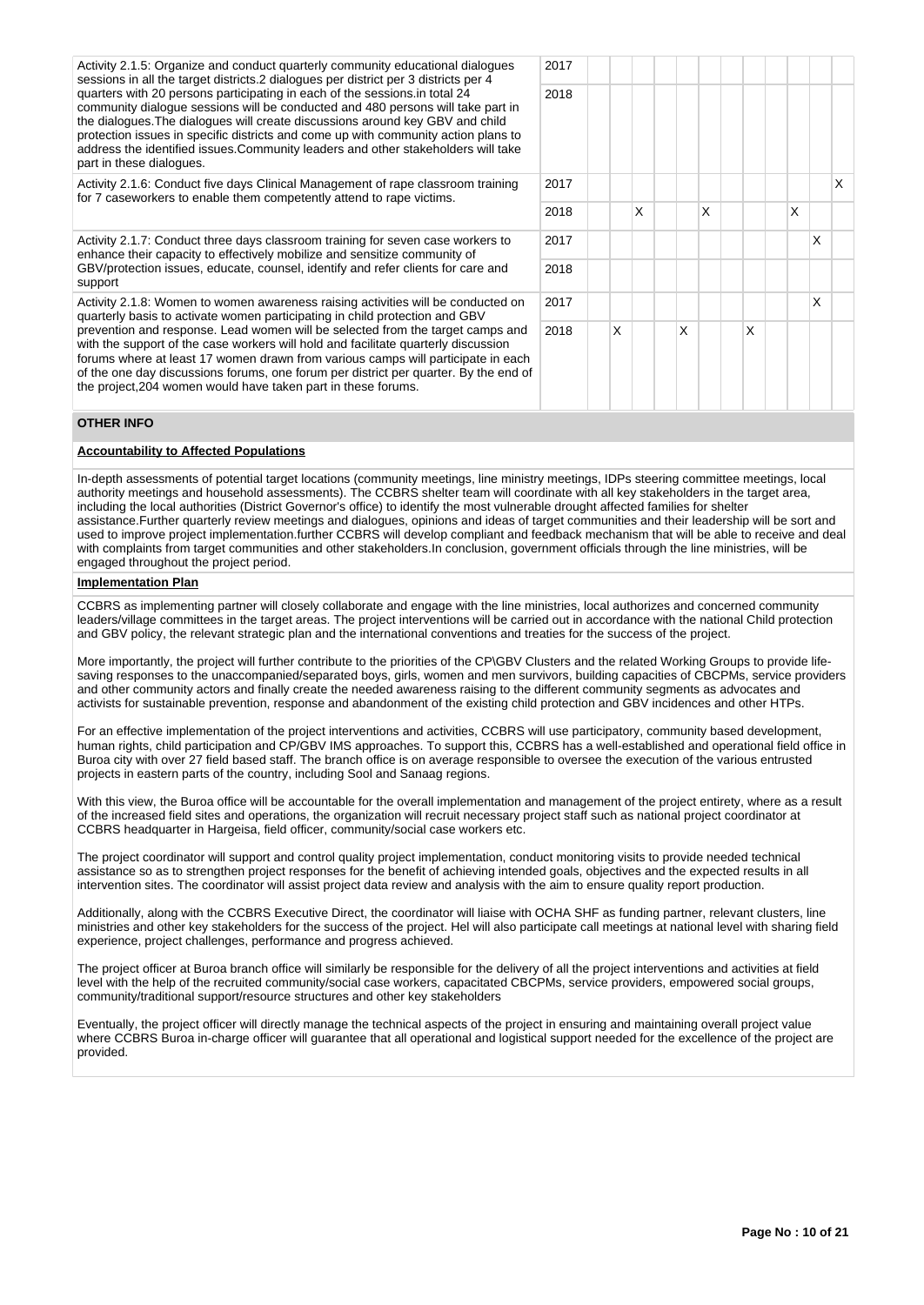|  | Coordination with other Organizations in proiect area |  |
|--|-------------------------------------------------------|--|
|  |                                                       |  |

| Name of the organization                                                                                                  | Areas/activities of collaboration and rationale                                                                                                                                                                                                                                                                                                                                                                                                                                                                                                                                                                                                                                                                                                         |
|---------------------------------------------------------------------------------------------------------------------------|---------------------------------------------------------------------------------------------------------------------------------------------------------------------------------------------------------------------------------------------------------------------------------------------------------------------------------------------------------------------------------------------------------------------------------------------------------------------------------------------------------------------------------------------------------------------------------------------------------------------------------------------------------------------------------------------------------------------------------------------------------|
| Local authorities and government officials, Save the children<br>international, Candle light, Protection/shelter clusters | they will be engaged throughout the program to enhance ownership,<br>accountability to the affected population and for project<br>sustainability., implementing livelihood and nutrition projects.CCBRS<br>will closely work with and refer clients to them for management.for<br>instance, rape cases requiring medical care will be referred to health<br>facilities run by SI. Similarly, U5 children with malnutrition will be<br>referred to their nutrition programs. LNGO, running emergency<br>WASH and cash for work programs.CCBRS will closely work with to<br>try to enlist vulnerable person their interventions. close coordination<br>will be maintained with them.Information sharing and open door<br>communication policy maintained. |

#### **Environment Marker Of The Project**

A+: Neutral Impact on environment with mitigation or enhancement

#### **Gender Marker Of The Project**

1- The project is designed to contribute in some limited way to gender equality

#### **Justify Chosen Gender Marker Code**

CCBRS has committed to support the continuing progress towards gender equality and women's empowerment in Somaliland in accordance to the IASC guidelines for child protection and GBV initiatives in emergency humanitarian situations. As its priority, the organization has already mainstreamed gender equality into all CCBRS-entrusted and implemented projects at all levels.

For the proposed project, CCBRS will give particular attention to amalgamate gender theme into the approaches applied and the intended activities and services where more than 70 percent of the project beneficiaries are female such as survivors, care-givers, female-headed households, poor displaced and disabled women and girls and participants of the capacity building trainings and awareness creation. Almost 50 percent of members of the empowered CBCPMs, community support/resource structures, social groups, and the established forums and CRCs to accelerate prevention and response to the emergency child protection, GBV and other THPs are women and girls as advocates and activists.

#### **Protection Mainstreaming**

Additionally, to increase gender visibility issues within the project and in the target locations CCBRS will create networks of gender focal points for enhancing active participation of women and girls as champions in preventing, responding and eradicating all forms of violence. More importantly, the emergency shelter project for the drought displaced people is also designed to significantly

#### **Country Specific Information**

# **Safety and Security**

CCBRS has strong base and effectively operate in all regions of Somaliland where CCBRS-entrusted projects are implemented at national coverage. Buroa branch/office threfore coordinates projects and activities executed in eastern parts of the country whose security situation is acceptable where the humanitarian assistance can be reached with the target beneficiaries. CCBRS collaborates with a number of UN Agencies, INGOs and the line ministries and district authorities to supporting vulnerable beneficiary communities in various activities and services in alleviating their suffering and and to reduce level of vulnerabilities.

In terms of secury updates, our organization directly cooperates with the target populations, hosting communities and IDPs and other vulnerable people and engage them in all circles of the projects an interventions so as to enhance trust and ownership where since key local stakeholders update information on security and other risks on regular basis. In turn, CCBRS share such information with its partners to reach concrete decision and soundly plan possible and needed assistance.

#### **Access**

CCBRS is well known to support hard to reach and vulnerable people in Somaliland where its projects and services are implemented at national coverage. To do this, the organization which has a long presence in the target beneficiary communities gained strong confidence and trust and has positive collaboration with the concerned local authorities and community leadership structures for jointly resolving any challenges including security challenges and constraints to achieve easy access of the assistance and response to the needed people. Moreover, due to the existing tranquility and peace throughout Somaliland territory, CCBRS can at prescient access all intervention sites.

# **BUDGET**

| Code      | <b>Budget Line Description</b>    |           | D / S Quantity Unit | cost | Duration<br><b>Recurran charged</b><br><sub>ce</sub> | $\frac{9}{6}$<br>to CHF | <b>Total Cost</b> |
|-----------|-----------------------------------|-----------|---------------------|------|------------------------------------------------------|-------------------------|-------------------|
|           | 1. Supplies (materials and goods) |           |                     |      |                                                      |                         |                   |
| <b>NA</b> | <b>NA</b>                         | <b>NA</b> | 0                   | 0.00 | 0                                                    | 0                       | 0.00              |
|           | <b>NA</b>                         |           |                     |      |                                                      |                         |                   |
|           | <b>Section Total</b>              |           |                     |      |                                                      |                         | 0.00              |
|           | 2. Transport and Storage          |           |                     |      |                                                      |                         |                   |
| <b>NA</b> | <b>NA</b>                         | <b>NA</b> | 0                   | 0.00 | 0                                                    | 0                       | 0.00              |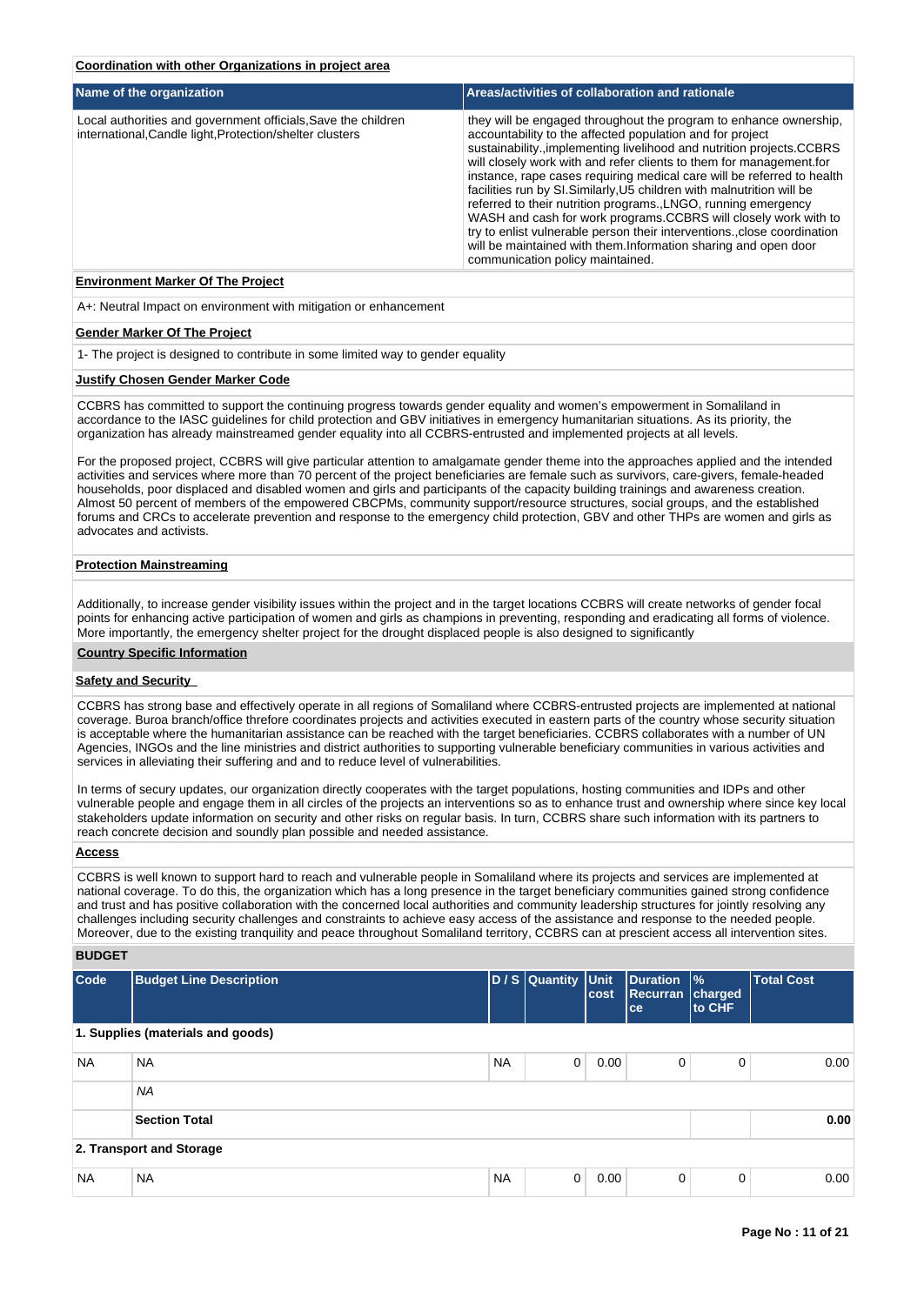|                   | <b>NA</b>                                                    |           |             |      |           |                     |          |  |
|-------------------|--------------------------------------------------------------|-----------|-------------|------|-----------|---------------------|----------|--|
|                   | <b>Section Total</b>                                         |           |             |      |           |                     | 0.00     |  |
|                   | 3. International Staff                                       |           |             |      |           |                     |          |  |
| <b>NA</b>         | <b>NA</b>                                                    | <b>NA</b> | 0           | 0.00 | $\pmb{0}$ | $\pmb{0}$           | 0.00     |  |
|                   | <b>NA</b>                                                    |           |             |      |           |                     |          |  |
|                   | <b>Section Total</b>                                         |           |             |      |           |                     | 0.00     |  |
| 4. Local Staff    |                                                              |           |             |      |           |                     |          |  |
| <b>NA</b>         | <b>NA</b>                                                    | <b>NA</b> | $\pmb{0}$   | 0.00 | $\pmb{0}$ | $\pmb{0}$           | 0.00     |  |
|                   | <b>NA</b>                                                    |           |             |      |           |                     |          |  |
|                   | <b>Section Total</b>                                         |           |             |      |           |                     | 0.00     |  |
|                   | 5. Training of Counterparts                                  |           |             |      |           |                     |          |  |
| <b>NA</b>         | <b>NA</b>                                                    | <b>NA</b> | 0           | 0.00 | $\pmb{0}$ | $\mathbf 0$         | $0.00\,$ |  |
|                   | <b>NA</b>                                                    |           |             |      |           |                     |          |  |
|                   | <b>Section Total</b>                                         |           |             |      |           |                     | 0.00     |  |
|                   | 6. Contracts (with implementing partners)                    |           |             |      |           |                     |          |  |
| <b>NA</b>         | <b>NA</b>                                                    | <b>NA</b> | 0           | 0.00 | 0         | $\pmb{0}$           | 0.00     |  |
|                   | <b>NA</b>                                                    |           |             |      |           |                     |          |  |
|                   | <b>Section Total</b><br>0.00                                 |           |             |      |           |                     |          |  |
|                   | 7. Other Direct Costs                                        |           |             |      |           |                     |          |  |
| <b>NA</b>         | <b>NA</b>                                                    | <b>NA</b> | 0           | 0.00 | $\pmb{0}$ | $\pmb{0}$           | 0.00     |  |
|                   | <b>NA</b>                                                    |           |             |      |           |                     |          |  |
|                   | <b>Section Total</b>                                         |           |             |      |           |                     | 0.00     |  |
| 8. Indirect Costs |                                                              |           |             |      |           |                     |          |  |
| <b>NA</b>         | <b>NA</b>                                                    | <b>NA</b> | 0           | 0.00 | 0         | $\mathbf 0$         | 0.00     |  |
|                   | <b>NA</b>                                                    |           |             |      |           |                     |          |  |
|                   | <b>Section Total</b>                                         |           |             |      |           |                     | 0.00     |  |
|                   | 11. A:1 Staff and Other Personnel Costs: International Staff |           |             |      |           |                     |          |  |
| <b>NA</b>         | <b>NA</b>                                                    | <b>NA</b> | $\mathsf 0$ | 0.00 | $\pmb{0}$ | $\mathbf 0$         | 0.00     |  |
|                   | <b>NA</b>                                                    |           |             |      |           |                     |          |  |
|                   | <b>Section Total</b>                                         |           |             |      |           |                     | 0.00     |  |
|                   | 12. A:1 Staff and Other Personnel Costs: Local Staff         |           |             |      |           |                     |          |  |
| <b>NA</b>         | $\sf NA$                                                     | <b>NA</b> | $\mathsf 0$ | 0.00 | $\pmb{0}$ | $\mathsf{O}\xspace$ | 0.00     |  |
|                   | <b>NA</b>                                                    |           |             |      |           |                     |          |  |
|                   | <b>Section Total</b>                                         |           |             |      |           |                     | 0.00     |  |
|                   | 13. B:2 Supplies, Commodities, Materials                     |           |             |      |           |                     |          |  |
| <b>NA</b>         | <b>NA</b>                                                    | <b>NA</b> | $\mathsf 0$ | 0.00 | 0         | $\mathbf 0$         | 0.00     |  |
|                   | <b>NA</b>                                                    |           |             |      |           |                     |          |  |
|                   | <b>Section Total</b>                                         |           |             |      |           |                     | 0.00     |  |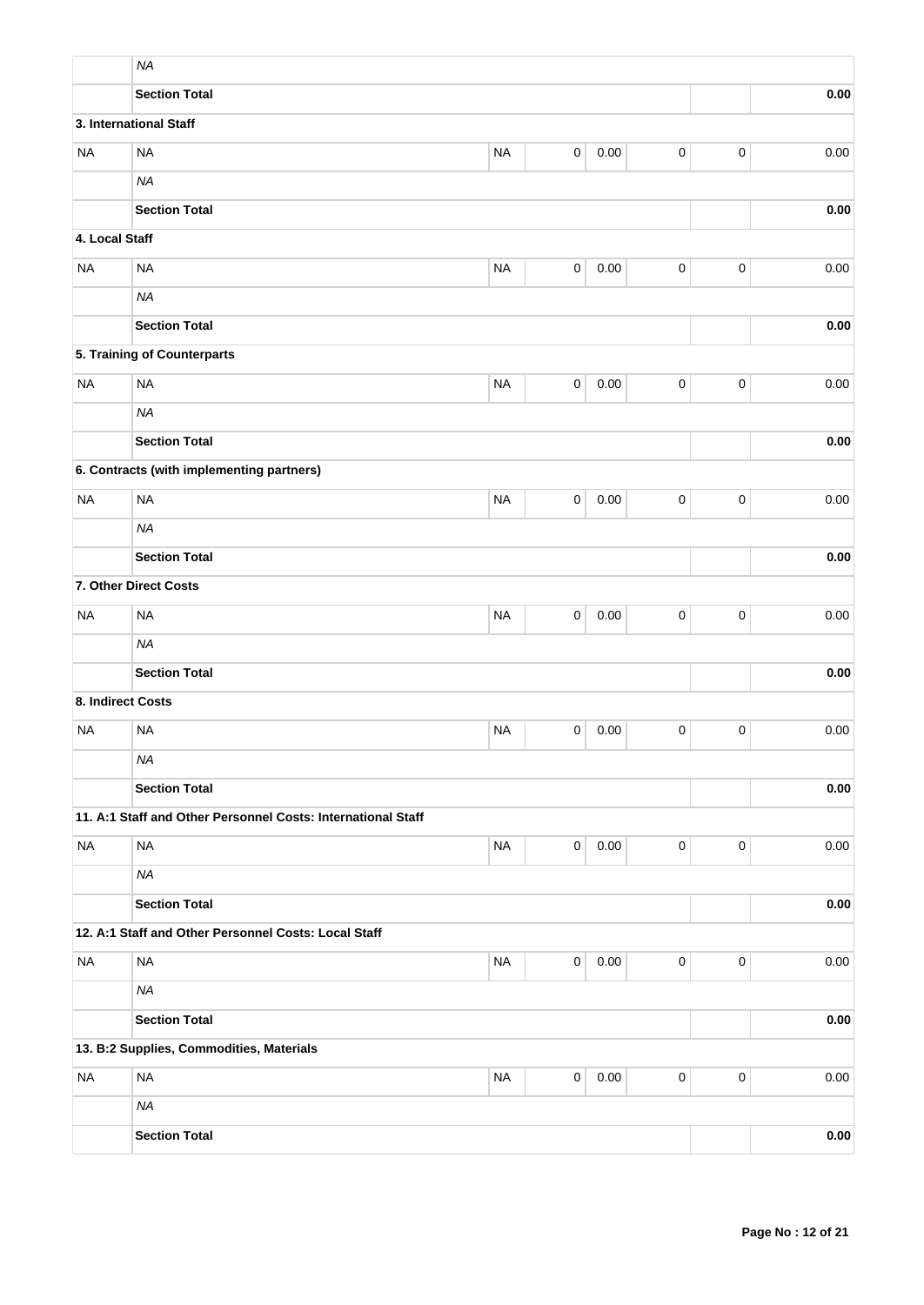|                | 14. C:3 Equipment                                                                                                                                                                                                                                                                                                                                                                                                                 |           |                |                       |    |        |           |
|----------------|-----------------------------------------------------------------------------------------------------------------------------------------------------------------------------------------------------------------------------------------------------------------------------------------------------------------------------------------------------------------------------------------------------------------------------------|-----------|----------------|-----------------------|----|--------|-----------|
| ΝA             | <b>NA</b>                                                                                                                                                                                                                                                                                                                                                                                                                         | <b>NA</b> | 0              | 0.00                  | 0  | 0      | 0.00      |
|                | ΝA                                                                                                                                                                                                                                                                                                                                                                                                                                |           |                |                       |    |        |           |
|                | <b>Section Total</b>                                                                                                                                                                                                                                                                                                                                                                                                              |           |                |                       |    |        | 0.00      |
|                | <b>15. D:4 Contractual Services</b>                                                                                                                                                                                                                                                                                                                                                                                               |           |                |                       |    |        |           |
| <b>NA</b>      | <b>NA</b>                                                                                                                                                                                                                                                                                                                                                                                                                         | <b>NA</b> | 0              | 0.00                  | 0  | 0      | 0.00      |
|                | <b>NA</b>                                                                                                                                                                                                                                                                                                                                                                                                                         |           |                |                       |    |        |           |
|                | <b>Section Total</b>                                                                                                                                                                                                                                                                                                                                                                                                              |           |                |                       |    |        | 0.00      |
| 16. E:5 Travel |                                                                                                                                                                                                                                                                                                                                                                                                                                   |           |                |                       |    |        |           |
| <b>NA</b>      | <b>NA</b>                                                                                                                                                                                                                                                                                                                                                                                                                         | <b>NA</b> | 0              | 0.00                  | 0  | 0      | 0.00      |
|                | <b>NA</b>                                                                                                                                                                                                                                                                                                                                                                                                                         |           |                |                       |    |        |           |
|                | <b>Section Total</b>                                                                                                                                                                                                                                                                                                                                                                                                              |           |                |                       |    |        | 0.00      |
|                | 17. F:6 Transfers and Grants to Counterparts                                                                                                                                                                                                                                                                                                                                                                                      |           |                |                       |    |        |           |
| NA             | <b>NA</b>                                                                                                                                                                                                                                                                                                                                                                                                                         | <b>NA</b> | 0              | 0.00                  | 0  | 0      | 0.00      |
|                | <b>NA</b>                                                                                                                                                                                                                                                                                                                                                                                                                         |           |                |                       |    |        |           |
|                | <b>Section Total</b>                                                                                                                                                                                                                                                                                                                                                                                                              |           |                |                       |    |        | 0.00      |
|                | 18. G:7 General Operating and Other Direct Costs                                                                                                                                                                                                                                                                                                                                                                                  |           |                |                       |    |        |           |
| NA             | <b>NA</b>                                                                                                                                                                                                                                                                                                                                                                                                                         | <b>NA</b> | 0              | 0.00                  | 0  | 0      | 0.00      |
|                | ΝA                                                                                                                                                                                                                                                                                                                                                                                                                                |           |                |                       |    |        |           |
|                | <b>Section Total</b>                                                                                                                                                                                                                                                                                                                                                                                                              |           |                |                       |    |        | 0.00      |
|                | 19. H.8 Indirect Programme Support Costs                                                                                                                                                                                                                                                                                                                                                                                          |           |                |                       |    |        |           |
| <b>NA</b>      | <b>NA</b>                                                                                                                                                                                                                                                                                                                                                                                                                         | <b>NA</b> | 0              | 0.00                  | 0  | 0      | 0.00      |
|                | <b>NA</b>                                                                                                                                                                                                                                                                                                                                                                                                                         |           |                |                       |    |        |           |
|                | <b>Section Total</b>                                                                                                                                                                                                                                                                                                                                                                                                              |           |                |                       |    |        | 0.00      |
|                | 20. Staff and Other Personnel Costs                                                                                                                                                                                                                                                                                                                                                                                               |           |                |                       |    |        |           |
| 1.1            | <b>Project Manager</b>                                                                                                                                                                                                                                                                                                                                                                                                            | D         |                | $1 \mid 1,500$<br>.00 | 12 | 30.00  | 5,400.00  |
|                | The project manager's duty station is at CCBRS Headquarter in Haregeisa. The project manager will support and control quality<br>project implementation, conduct monitoring and supervision to provide needed technical assistance to strengthen project<br>responses.                                                                                                                                                            |           |                |                       |    |        |           |
| 1.2            | <b>Protection Field Officer</b>                                                                                                                                                                                                                                                                                                                                                                                                   | D         | 1 <sup>1</sup> | 800.0<br>0            | 12 | 100.00 | 9,600.00  |
|                | The Project Field Officer is based in Burao, he will directly manage the technical aspects of the project in ensuring and<br>maintaining overall project value at field levels.                                                                                                                                                                                                                                                   |           |                |                       |    |        |           |
| 1.3            | <b>Community Case Workers</b>                                                                                                                                                                                                                                                                                                                                                                                                     | D         | 7 <sup>1</sup> | 350.0<br>0            | 12 | 100.00 | 29,400.00 |
|                | The Community Caseworkers will conduct community mobilizations, participatory sensitization and awareness raising activities<br>for child protection and GBV prevention and response. They will monitor, identify, report and refer affected protection survivors to<br>access quality assistance and care.                                                                                                                       |           |                |                       |    |        |           |
| 1.4            | Logistics and Procurement Officer                                                                                                                                                                                                                                                                                                                                                                                                 | D         |                | 1   800.0<br>0        | 12 | 20.00  | 1,920.00  |
|                | The Logistical Officer will be positioned in Burao. He/she will be responsible for the procurement and safe storage of required<br>supplies following the organization procurement procedures. He will ensure smooth running of the projects logistics requirements<br>to facilitate timely intervention. He will allocate 20% of his time on this project, thus SHF will contribute 50% of the total monthly<br>salary of \$800. |           |                |                       |    |        |           |
| 1.5            | Finance officer                                                                                                                                                                                                                                                                                                                                                                                                                   | D         | 1 <sup>1</sup> | 800.0<br>0            | 12 | 100.00 | 9,600.00  |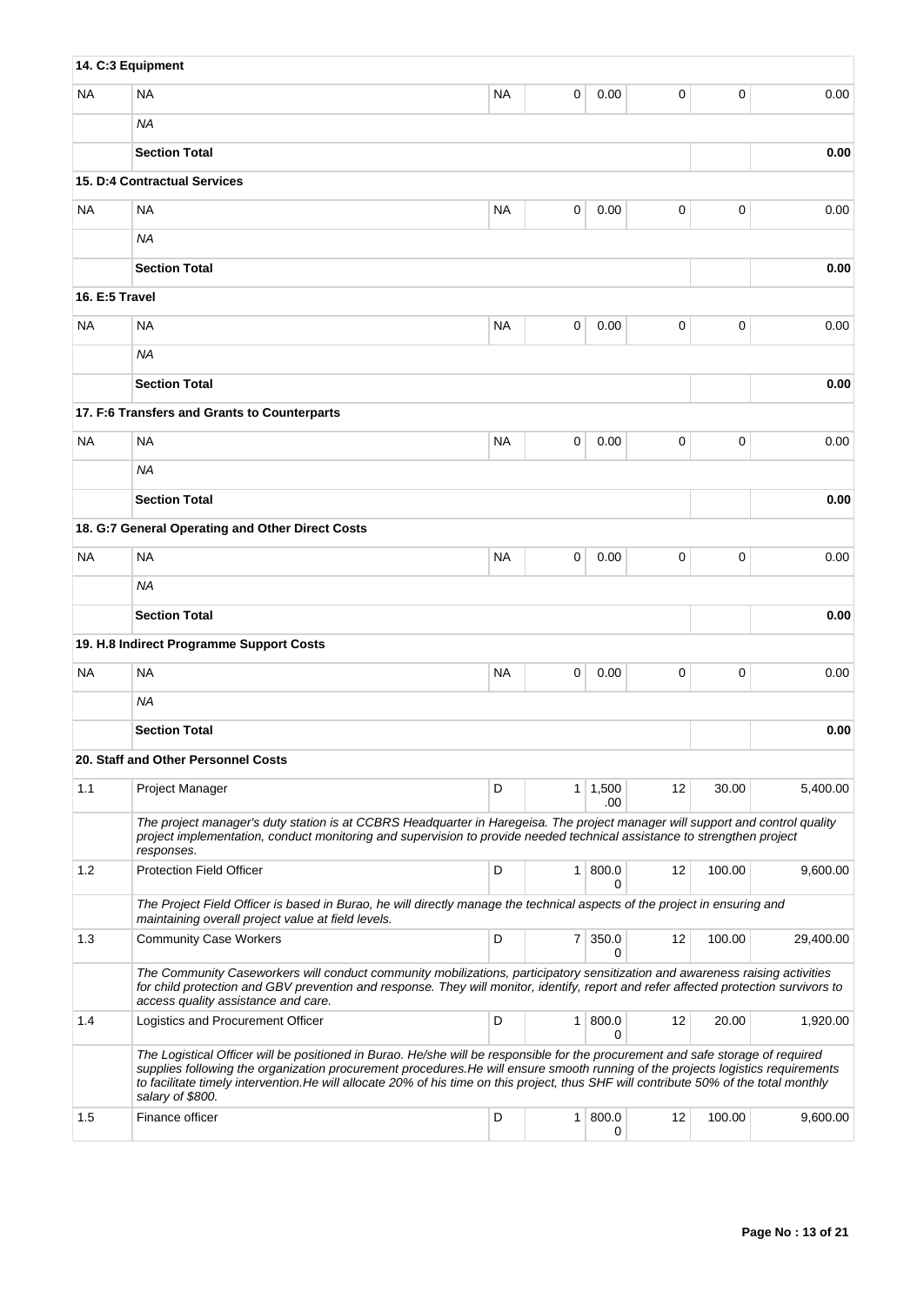|         | The finance officer will be in charge of the project finances. He will ensure that expenditures related to the project are incured in<br>compliance with the project budget as well as donor and organization financial guidelines/policies. He will ensure appropriate and<br>correct book keeping. He will prepare monthly financial reports and share with the donor. He will be paid \$800 per month, shf will<br>contribute 100% of the total cost.                                                                                                                                                                                                                                                                                                                                                                                                                                                                                                                                                                                                                                                                                                 |   |                |                        |              |        |           |  |  |  |
|---------|----------------------------------------------------------------------------------------------------------------------------------------------------------------------------------------------------------------------------------------------------------------------------------------------------------------------------------------------------------------------------------------------------------------------------------------------------------------------------------------------------------------------------------------------------------------------------------------------------------------------------------------------------------------------------------------------------------------------------------------------------------------------------------------------------------------------------------------------------------------------------------------------------------------------------------------------------------------------------------------------------------------------------------------------------------------------------------------------------------------------------------------------------------|---|----------------|------------------------|--------------|--------|-----------|--|--|--|
|         | <b>Section Total</b>                                                                                                                                                                                                                                                                                                                                                                                                                                                                                                                                                                                                                                                                                                                                                                                                                                                                                                                                                                                                                                                                                                                                     |   |                |                        |              |        |           |  |  |  |
|         | 21. Supplies, Commodities, Materials                                                                                                                                                                                                                                                                                                                                                                                                                                                                                                                                                                                                                                                                                                                                                                                                                                                                                                                                                                                                                                                                                                                     |   |                |                        |              |        |           |  |  |  |
| 2.1     | Emergency medical support to GBV/child survivors.                                                                                                                                                                                                                                                                                                                                                                                                                                                                                                                                                                                                                                                                                                                                                                                                                                                                                                                                                                                                                                                                                                        | D |                | 184 80.00              | 1            | 100.00 | 14,720.00 |  |  |  |
|         | 184 GBV/Child protection survivors requiring medical care will be referred to hospitals/medical facilities for appropriate<br>care.CCBRS will take care of the medical bills incurred as result of care provided to the victims including consultation fees, tests,<br>procedures done and drugs. It is estimated that a rate \$80 per client per incident is appropriate based on the prevailing market<br>situation.                                                                                                                                                                                                                                                                                                                                                                                                                                                                                                                                                                                                                                                                                                                                   |   |                |                        |              |        |           |  |  |  |
| $2.2\,$ | Psychosocial care, counselling and support                                                                                                                                                                                                                                                                                                                                                                                                                                                                                                                                                                                                                                                                                                                                                                                                                                                                                                                                                                                                                                                                                                               | D |                | 385 15.00              | 1            | 100.00 | 5,775.00  |  |  |  |
|         | 385 traumatized boys, girls, women and men survivors receive routine psychosocial counselling. Each survivor will receive \$15<br>for transport and refreshment during counselling sessions.                                                                                                                                                                                                                                                                                                                                                                                                                                                                                                                                                                                                                                                                                                                                                                                                                                                                                                                                                             |   |                |                        |              |        |           |  |  |  |
| 2.3     | Legal Aid cost                                                                                                                                                                                                                                                                                                                                                                                                                                                                                                                                                                                                                                                                                                                                                                                                                                                                                                                                                                                                                                                                                                                                           | D |                | 29 250.0<br>0          | 1            | 100.00 | 7,250.00  |  |  |  |
|         | 29 rape survivors who are very vulnerable will have their access to legal facilitated by paying for legal fees required by lawyers<br>representing the victims. Representation fee of \$250 per victim will be charged in the entire court process.                                                                                                                                                                                                                                                                                                                                                                                                                                                                                                                                                                                                                                                                                                                                                                                                                                                                                                      |   |                |                        |              |        |           |  |  |  |
| 2.4     | Cost of Establishing and equipping 3 child friendly spaces                                                                                                                                                                                                                                                                                                                                                                                                                                                                                                                                                                                                                                                                                                                                                                                                                                                                                                                                                                                                                                                                                               | D |                | 1 14,43<br>8.00        | $\mathbf{1}$ | 100.00 | 14,438.00 |  |  |  |
|         | 3 child friendly spaces (CFS) will established in IDP settlements of Buhoodle, Odweyne and Burao. Secure and appropriate<br>temporary centre will be established, staffed and equipped. The cost provided will cater for building materials and labour cost as<br>well as equipments including chairs, marts, toys and benches. The cost will also cater for running costs such as water, electricity<br>and meals for clients see the attached BOQ.                                                                                                                                                                                                                                                                                                                                                                                                                                                                                                                                                                                                                                                                                                     |   |                |                        |              |        |           |  |  |  |
| 2.5     | Cost of care and re-unification of minors with their families                                                                                                                                                                                                                                                                                                                                                                                                                                                                                                                                                                                                                                                                                                                                                                                                                                                                                                                                                                                                                                                                                            | D |                | $1 \mid 7,200$<br>.00. | 1            | 100.00 | 7,200.00  |  |  |  |
|         | 80 Unaccompanied and separated minors are identified in drought affected areas of Buhoodle, Odweyne and Burao,<br>documented, traced and reunified with their families or caregivers.\$50 will be incurred as a result of caring and re-connecting the<br>minors with their families.Cost will include; transportation cost, medical support and meals.See attached BOQ.                                                                                                                                                                                                                                                                                                                                                                                                                                                                                                                                                                                                                                                                                                                                                                                 |   |                |                        |              |        |           |  |  |  |
| 2.6     | Case workers training                                                                                                                                                                                                                                                                                                                                                                                                                                                                                                                                                                                                                                                                                                                                                                                                                                                                                                                                                                                                                                                                                                                                    | D |                | $1 \mid 1,228$<br>.00  | 1            | 100.00 | 1,228.00  |  |  |  |
|         | seven case workers will undergo three days training to enhance their capacity to effectively mobilize and sensitize community of<br>GBV/protection issues, educate, counsel, identify and refer clients for care and support.                                                                                                                                                                                                                                                                                                                                                                                                                                                                                                                                                                                                                                                                                                                                                                                                                                                                                                                            |   |                |                        |              |        |           |  |  |  |
| 2.7     | Service providers workshop                                                                                                                                                                                                                                                                                                                                                                                                                                                                                                                                                                                                                                                                                                                                                                                                                                                                                                                                                                                                                                                                                                                               | D |                | $1 \mid 2,738$<br>.00. | 1            | 100.00 | 2,738.00  |  |  |  |
|         | GBV survivors require the support of multiple stakeholders to get access to comprehensive care and support. CCBRS will<br>undertake comprehensive mapping of relevant service providers, identify resource/focal persons within this providers and through<br>three days workshop improve their awareness and knowledge on GBV and child rights and sort their support in championing the<br>rights of victims. It is envisaged that upon sensitizing and educating these group on their role in identifying and collaboratively<br>providing support to victims of Gender based violence and protection service will be enable them be more responsive to the<br>needs of victims and facilitate their access to services and above all uphold the dignity and maintain confidentiality in the process<br>of providing care to the victims. Those to be targeted for this engagement will include; health care providers, local authority<br>representatives, representative from the legal system(judges and lawyers), representatives from police and security agency and<br>human right groups. In total 20 person will attend the planned workshop. |   |                |                        |              |        |           |  |  |  |
| 2.8     | One day inception workshop                                                                                                                                                                                                                                                                                                                                                                                                                                                                                                                                                                                                                                                                                                                                                                                                                                                                                                                                                                                                                                                                                                                               | D |                | $1 \mid 3,521$<br>.00  | 1            | 100.00 | 3,521.00  |  |  |  |
|         | One-day inception workshop will be facilitated by CCBRS. The workshop will bring together at least 100 participants from the<br>three target districts. The attendees will be drawn from the various sections of the community including the local authority, civil<br>society, women groups, and traditional and religious leaders. The workshop aim at introducing the project to the stakeholders,<br>asking for their collaboration and support see attached detailed assumption.                                                                                                                                                                                                                                                                                                                                                                                                                                                                                                                                                                                                                                                                    |   |                |                        |              |        |           |  |  |  |
| 2.9     | Facilitate quarterly women to women education forums                                                                                                                                                                                                                                                                                                                                                                                                                                                                                                                                                                                                                                                                                                                                                                                                                                                                                                                                                                                                                                                                                                     | D | 1              | 6,571<br>.00           | 1            | 100.00 | 6,571.00  |  |  |  |
|         | Women to women awareness raising activities will be conducted on quarterly basis to activate women participating in child<br>protection and GBV prevention and response. Lead women will be selected from the target camps and with the support of the<br>case workers will hold and facilitate quarterly discussion forums where at least 17 women drawn from various camps will<br>participate in each of the one day discussions forums, one forum per district per quarter per 3 districts. By the end of the<br>project,204 women would have taken part in these forums. The cost indicated will cater for transport cost, DSA of participants,<br>refreshment and stationaries.<br><b>Edit Activity Delete Activity</b>                                                                                                                                                                                                                                                                                                                                                                                                                            |   |                |                        |              |        |           |  |  |  |
| 2.10    | Develop & print appropriate IEC materials on GBV and child<br>protection                                                                                                                                                                                                                                                                                                                                                                                                                                                                                                                                                                                                                                                                                                                                                                                                                                                                                                                                                                                                                                                                                 | D |                | 1   8,150<br>.00       | $\mathbf{1}$ | 100.00 | 8,150.00  |  |  |  |
|         | Assorted IEC materials including leaflets with information on services available and messages on GBV prevention and access to<br>services, counselling cards will be procured and made available to target groups.                                                                                                                                                                                                                                                                                                                                                                                                                                                                                                                                                                                                                                                                                                                                                                                                                                                                                                                                       |   |                |                        |              |        |           |  |  |  |
| 2.11    | Clinical Management of Rape(CMR) Training                                                                                                                                                                                                                                                                                                                                                                                                                                                                                                                                                                                                                                                                                                                                                                                                                                                                                                                                                                                                                                                                                                                | D | 1 <sup>1</sup> | 3,768<br>.00           | 1            | 100.00 | 3,768.00  |  |  |  |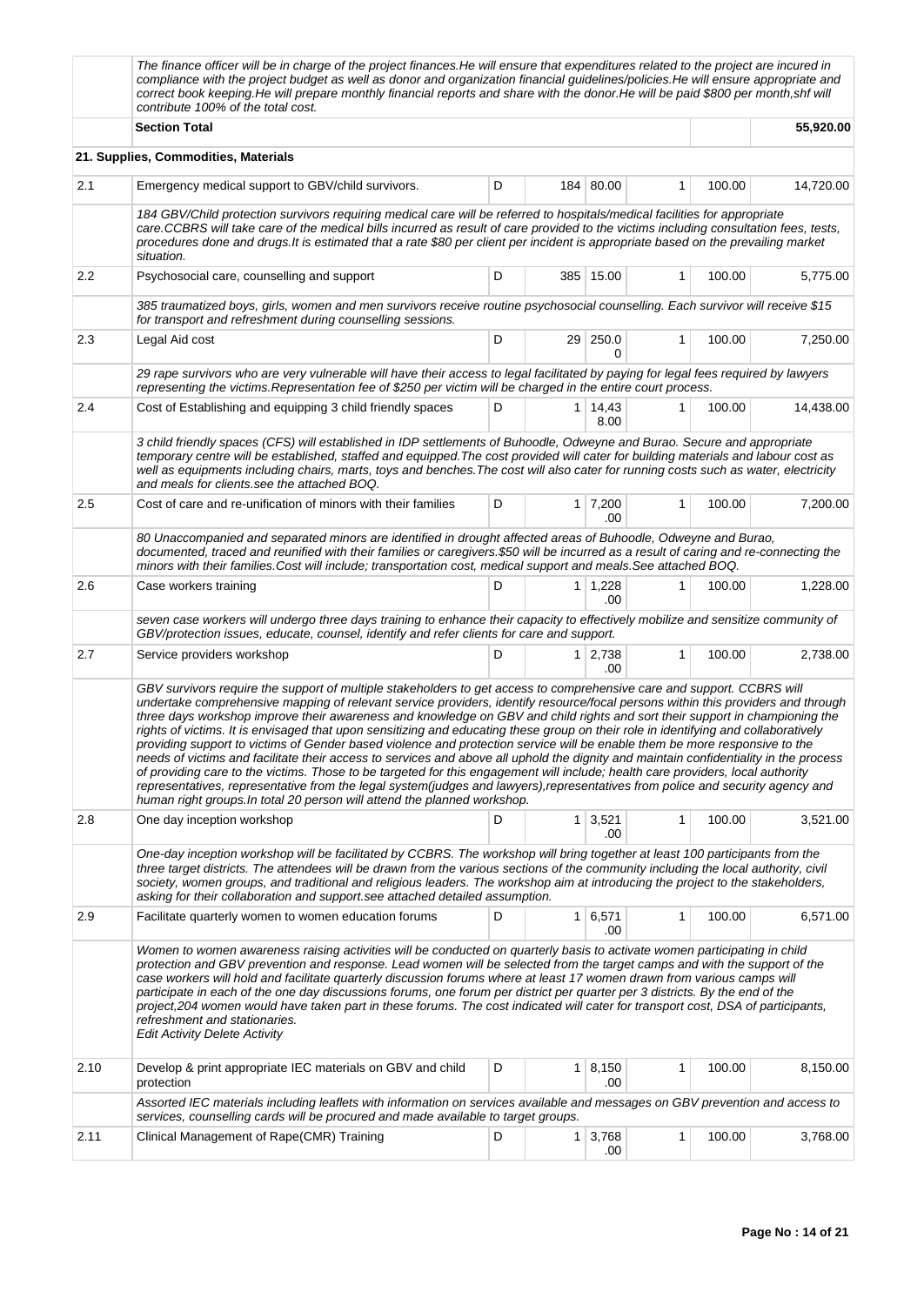|               | Conduct five days classroom training on clinical management of Rape 15 health workers(nurses and doctors) from major facilities<br>in the target districts to enhance their capacity to provide quality and appropriate post rape medical care to victims of rape.see<br>the attached detailed assumption for more information.                                                                                                                                                                                                                                                        |           |                |                       |              |        |            |  |
|---------------|----------------------------------------------------------------------------------------------------------------------------------------------------------------------------------------------------------------------------------------------------------------------------------------------------------------------------------------------------------------------------------------------------------------------------------------------------------------------------------------------------------------------------------------------------------------------------------------|-----------|----------------|-----------------------|--------------|--------|------------|--|
| 2.12          | D<br>1   8,818<br>Quarterly Community dialogue on GBV and Child protection<br>$\mathbf{1}$<br>100.00<br>.00                                                                                                                                                                                                                                                                                                                                                                                                                                                                            |           |                |                       |              |        |            |  |
|               | Organize and conduct quarterly community educational dialogues sessions in all the target districts.2 dialogues per 3 districts per<br>quarter with 20 persons participating in each of the sessions. In total 24 community dialogue sessions will be conducted and 480<br>persons will take part in the dialogues. The dialogues will create discussions around key GBV and child protection issues in<br>specific districts and come up with community action plans to address the identified issues. Community leaders and other<br>stakeholders will take part in these dialogues. |           |                |                       |              |        |            |  |
| 2.13          | Carry out for quarterly review and planning meetings                                                                                                                                                                                                                                                                                                                                                                                                                                                                                                                                   | D         |                | $1 \mid 2,312$<br>.00 | $\mathbf{1}$ | 100.00 | 2,312.00   |  |
|               | 4 quarterly review and planning meeting will be carried out to assess and review project achievements, challenges and lessons<br>learning and will be planned the way forward. The review will participate in project staff and other stakeholders such as line<br>ministries and IDP leadership. Budget details please refer to attached BOQ                                                                                                                                                                                                                                          |           |                |                       |              |        |            |  |
| 2.14          | Dignity/hygiene kits                                                                                                                                                                                                                                                                                                                                                                                                                                                                                                                                                                   | D         |                | 150 27.00             | $\mathbf{1}$ | 100.00 | 4,050.00   |  |
|               | 150 dignity kits will be procured and supplied to 150 vulnerable women for the purpose of enabling them live in a dignified life<br>devoid of shame and ridicule. Each kit will cost \$27.                                                                                                                                                                                                                                                                                                                                                                                             |           |                |                       |              |        |            |  |
| 2.15          | Solar lamps                                                                                                                                                                                                                                                                                                                                                                                                                                                                                                                                                                            | D         |                | 150 29.00             | $\mathbf{1}$ | 100.00 | 4,350.00   |  |
|               | CCBRS will locally purchase 150 quality solar lamps that will be provided to pre-selected 150 vulnerable IDP households for the<br>purpose of improving their security and protection. The cost of each lamp is 29 USD.                                                                                                                                                                                                                                                                                                                                                                |           |                |                       |              |        |            |  |
| 2.16          | <b>NFIs Procurement</b>                                                                                                                                                                                                                                                                                                                                                                                                                                                                                                                                                                | D         |                | 1 150.6<br>50.00      | $\mathbf{1}$ | 100.00 | 150,650.00 |  |
|               | The NFIs kits will be procured from and distributed to most vulnerable 2300 HHs(13800 persons). The kits will contain; 4600 jerry<br>cans, 6900 blankets, 2300 kitchen sets, 4600 sleeping mats, 6900 landlady soaps and 2300 plastic tarpaulin of 4x5m. The total<br>cost is \$150,650. The price of each budget item is as per the attached BOQ.                                                                                                                                                                                                                                     |           |                |                       |              |        |            |  |
| 2.17          | NFIs freight charges-from Nairobi to Berbera                                                                                                                                                                                                                                                                                                                                                                                                                                                                                                                                           | D         | 2300           | 5.00                  | $\mathbf{1}$ | 100.00 | 11,500.00  |  |
|               | Cost include freight charges for 2300 NFI kits at \$5 dollars per kit.                                                                                                                                                                                                                                                                                                                                                                                                                                                                                                                 |           |                |                       |              |        |            |  |
| 2.18          | NFIs Local transportation and distribution to beneficiaries                                                                                                                                                                                                                                                                                                                                                                                                                                                                                                                            | D         | 1              | 10,95<br>0.00         | 1            | 100.00 | 10,950.00  |  |
|               | This cost is for transporting and distribution of NFIs from Berbera to target project beneficiaries in Burao, Odweyne and<br>Buhoodle. The cost will include hiring for trucks (each truck 22 Tons), security personnel and casual labour to help for distribution.                                                                                                                                                                                                                                                                                                                    |           |                |                       |              |        |            |  |
|               | <b>Section Total</b>                                                                                                                                                                                                                                                                                                                                                                                                                                                                                                                                                                   |           |                |                       |              |        | 267,989.00 |  |
| 22. Equipment |                                                                                                                                                                                                                                                                                                                                                                                                                                                                                                                                                                                        |           |                |                       |              |        |            |  |
| 3.1           | Megaphones                                                                                                                                                                                                                                                                                                                                                                                                                                                                                                                                                                             | D         | $\overline{4}$ | 140.0<br>0            | 1            | 100.00 | 560.00     |  |
|               | The Megaphones will be used for community/social mobilization activities, advocacy and awareness raising activities.                                                                                                                                                                                                                                                                                                                                                                                                                                                                   |           |                |                       |              |        |            |  |
|               | <b>Section Total</b>                                                                                                                                                                                                                                                                                                                                                                                                                                                                                                                                                                   |           |                |                       |              |        | 560.00     |  |
|               | 23. Contractual Services                                                                                                                                                                                                                                                                                                                                                                                                                                                                                                                                                               |           |                |                       |              |        |            |  |
| NA            | NA                                                                                                                                                                                                                                                                                                                                                                                                                                                                                                                                                                                     | NA        | 0              | 0.00                  | 0            | 0      | 0.00       |  |
|               | ΝA                                                                                                                                                                                                                                                                                                                                                                                                                                                                                                                                                                                     |           |                |                       |              |        |            |  |
|               | <b>Section Total</b>                                                                                                                                                                                                                                                                                                                                                                                                                                                                                                                                                                   |           |                |                       |              |        | 0.00       |  |
| 24. Travel    |                                                                                                                                                                                                                                                                                                                                                                                                                                                                                                                                                                                        |           |                |                       |              |        |            |  |
| 5.1           | Vehicle rental                                                                                                                                                                                                                                                                                                                                                                                                                                                                                                                                                                         | D         |                | $2 \mid 1,800$<br>.00 | 12           | 100.00 | 43,200.00  |  |
|               | The rental cost of one vehicle is 1,800 USD which included fuel, maintenance and driver cost. The vehicles will be used by the<br>office to support project day to day activities, monitoring, supervision ans field implementation of protection and emergency NFIs<br>components in all targeted areas.                                                                                                                                                                                                                                                                              |           |                |                       |              |        |            |  |
| 5.2           | <b>Project Monitoring costs</b>                                                                                                                                                                                                                                                                                                                                                                                                                                                                                                                                                        | D         | 1 <sup>1</sup> | 3,050<br>.00          | $\mathbf{1}$ | 100.00 | 3,050.00   |  |
|               | Cost indicated relates to monitoring to the field to assess the project status and provided technical support to the field staff.the<br>project manager and the monitoring and evaluation manager will take part in the visits they will conduct quarterly visits (after every<br>three months), three days per visit cost will cater for DSA, and transport.                                                                                                                                                                                                                          |           |                |                       |              |        |            |  |
|               | <b>Section Total</b>                                                                                                                                                                                                                                                                                                                                                                                                                                                                                                                                                                   |           |                |                       |              |        | 46,250.00  |  |
|               | 25. Transfers and Grants to Counterparts                                                                                                                                                                                                                                                                                                                                                                                                                                                                                                                                               |           |                |                       |              |        |            |  |
| NA            | NA                                                                                                                                                                                                                                                                                                                                                                                                                                                                                                                                                                                     | <b>NA</b> | 0              | 0.00                  | 0            | 0      | 0.00       |  |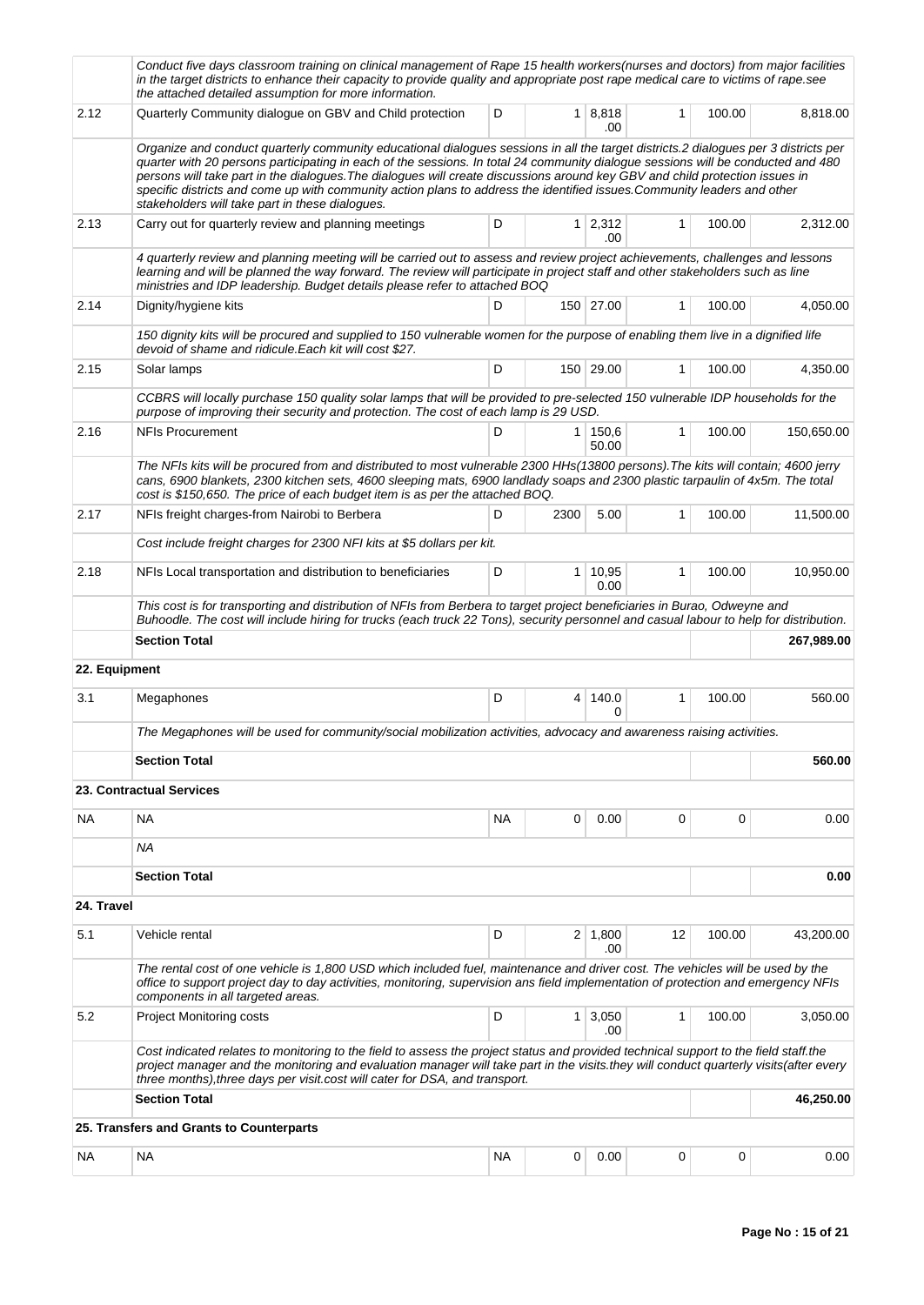|                   | <b>NA</b>                                                                                                                                                                                                                                                                  |   |                |                        |              |       |            |
|-------------------|----------------------------------------------------------------------------------------------------------------------------------------------------------------------------------------------------------------------------------------------------------------------------|---|----------------|------------------------|--------------|-------|------------|
|                   | <b>Section Total</b>                                                                                                                                                                                                                                                       |   |                |                        |              |       | 0.00       |
|                   | 26. General Operating and Other Direct Costs                                                                                                                                                                                                                               |   |                |                        |              |       |            |
| 7.1               | Stationery                                                                                                                                                                                                                                                                 | D | 2 <sup>1</sup> | 667.0<br>0             | 1            | 15.00 | 200.10     |
|                   | stationary cost for two CCBRS offices located in Hargeysa and Burao at \$667 per office, SHF will contribute 15% of the total cost.                                                                                                                                        |   |                |                        |              |       |            |
| 7.2               | Utility                                                                                                                                                                                                                                                                    | D |                | $1 \mid 13,68$<br>0.00 | $\mathbf{1}$ | 10.00 | 1,368.00   |
|                   | cost indicated include; office water and electricity for CCBRS two offices in Hargeysa and Burao                                                                                                                                                                           |   |                |                        |              |       |            |
| 7.3               | Communication                                                                                                                                                                                                                                                              | D | 1 <sup>1</sup> | 8,640<br>.00.          | $\mathbf{1}$ | 20.00 | 1,728.00   |
|                   | Cost indicated include telephone airtime cost for key project staff(project manager and officer) and internet cost for the two<br>offices. Communication will enable passing of information between implementing agency and other stakeholders including<br>beneficiaries. |   |                |                        |              |       |            |
| 7.4               | Office rent                                                                                                                                                                                                                                                                | D | 1              | 2,500<br>.00.          | 12           | 10.00 | 3.000.00   |
|                   | Combined rent for two CCBRS offices in Burao and hargeysa is at \$2500, SHF will contribute 10% of the total cost.                                                                                                                                                         |   |                |                        |              |       |            |
|                   | <b>Section Total</b>                                                                                                                                                                                                                                                       |   |                |                        |              |       | 6,296.10   |
| <b>SubTotal</b>   |                                                                                                                                                                                                                                                                            |   | 3,233.00       |                        |              |       | 377,015.10 |
| <b>Direct</b>     |                                                                                                                                                                                                                                                                            |   |                |                        |              |       | 377,015.10 |
| Support           |                                                                                                                                                                                                                                                                            |   |                |                        |              |       |            |
| <b>PSC Cost</b>   |                                                                                                                                                                                                                                                                            |   |                |                        |              |       |            |
|                   | <b>PSC Cost Percent</b>                                                                                                                                                                                                                                                    |   |                |                        |              |       | 6.00       |
| <b>PSC Amount</b> |                                                                                                                                                                                                                                                                            |   |                |                        |              |       | 22,620.91  |
| <b>Total Cost</b> |                                                                                                                                                                                                                                                                            |   |                |                        |              |       | 399,636.01 |

# **Project Locations**

| <b>Location</b>                         | <b>Estimated</b><br>percentage<br>of budget<br>for each<br><b>location</b> |          | <b>Estimated number of beneficiaries</b> | for each location |       |              | <b>Activity Name</b>                                                                                                                                                                                                                                                                                                                                                                                                                                                                                                                                                                                                                                                                                                                                                                                                                                                                                                                                                                                                                                                                                                                                                                                                                                                                                                                                                                                                                                                                                                          |
|-----------------------------------------|----------------------------------------------------------------------------|----------|------------------------------------------|-------------------|-------|--------------|-------------------------------------------------------------------------------------------------------------------------------------------------------------------------------------------------------------------------------------------------------------------------------------------------------------------------------------------------------------------------------------------------------------------------------------------------------------------------------------------------------------------------------------------------------------------------------------------------------------------------------------------------------------------------------------------------------------------------------------------------------------------------------------------------------------------------------------------------------------------------------------------------------------------------------------------------------------------------------------------------------------------------------------------------------------------------------------------------------------------------------------------------------------------------------------------------------------------------------------------------------------------------------------------------------------------------------------------------------------------------------------------------------------------------------------------------------------------------------------------------------------------------------|
|                                         |                                                                            | Men      | Women                                    | <b>Boys</b>       | Girls | <b>Total</b> |                                                                                                                                                                                                                                                                                                                                                                                                                                                                                                                                                                                                                                                                                                                                                                                                                                                                                                                                                                                                                                                                                                                                                                                                                                                                                                                                                                                                                                                                                                                               |
| Togdheer -> Burco -> Aadan<br>Saleebaan |                                                                            | 36 1,350 |                                          | 2,200 3,020 2,990 |       |              | 9,560 Activity 1.1.1 : CCBRS will procure and provide<br>full NFIs to 2,300 vulnerable IDP households<br>(13,800 individuals) in Buhoodle, Odewyne and<br>Buroa through direct distributions. The priority is<br>given the newly drought displaced IDPs. Each<br>NFI kit contains: 1 plastic sheet, 3 blankets, 2<br>sleeping mats, 1 kitchen set, 3 bar of Soap, 2<br>non-collapsible Cheri cans (20 liters). Selected<br>beneficiaries for emergency NFIs kits will include<br>female and child headed households, pregnant<br>and lactating women and women with GBV<br>survivors, persons with disabilities, elderly and<br>very poor people.<br>Activity 1.1.1 : Identify, assess, document and<br>refer 184 GBV survivors to appropriate service<br>providers to access appropriate and timely<br>medical and legal support. Referral points will<br>include; Primary health care providers, law<br>enforcement agencies and legal institutions.<br>Activity 1.1.2 : Identify, assess and provide<br>psychosocial care and support to 385 child<br>protection and GBV survivors through individual<br>and group settings. Community level case<br>workers will provide community level education,<br>sensation on GBV and child protection issues<br>and help with identification and referral to health<br>facilities for psychosocial support and medical<br>care. Health workers and counsellors based at<br>chid friendly spaces and health facilities will be<br>trained and will be able to provide the necessary |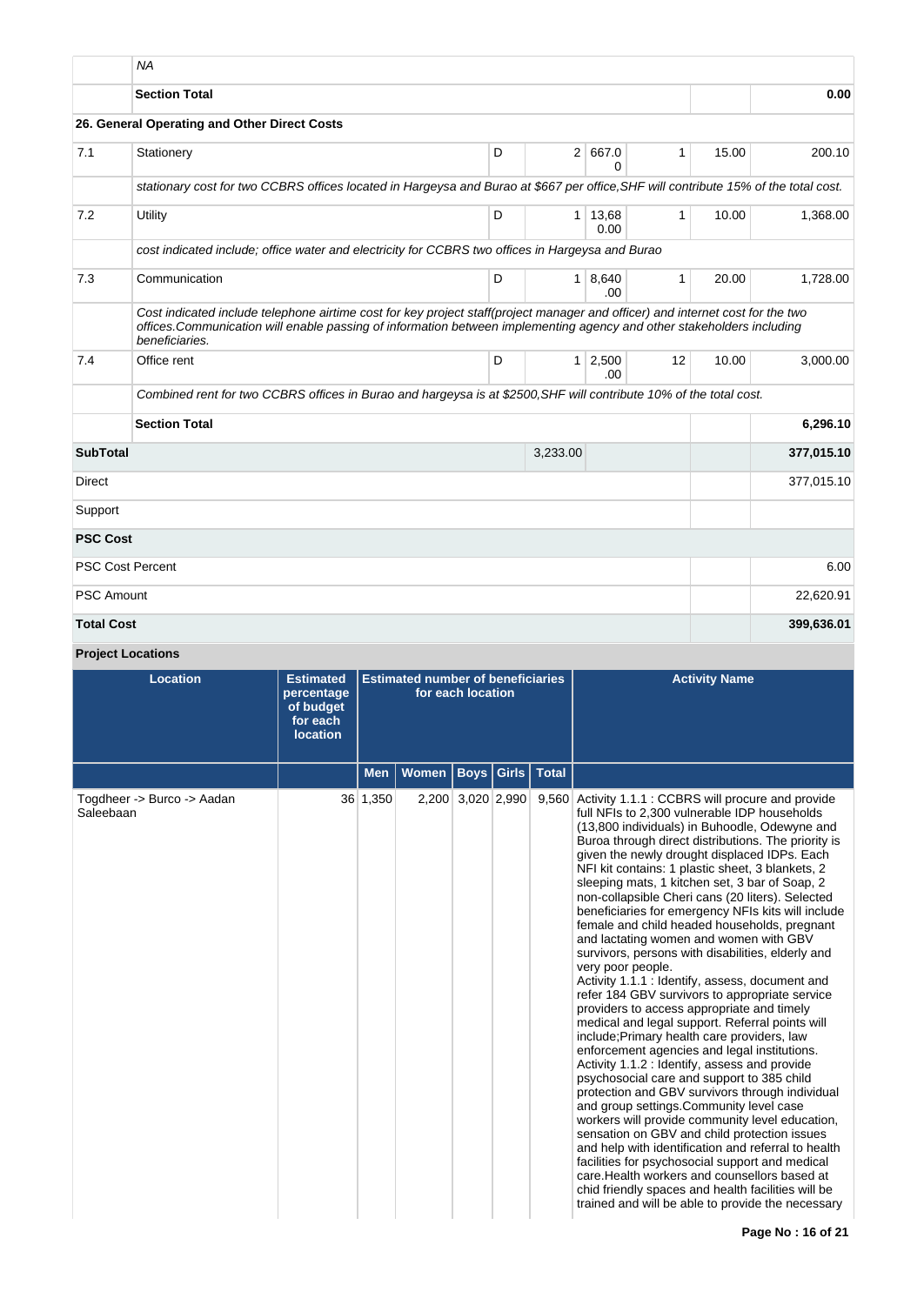|                                                                                                                       | Activity 2.1.2 : Carry out quarterly review and<br>planning meetings. The meetings will be attended<br>by key project staff and other stakeholders for<br>the sake of assessing project progress,<br>bottlenecks, seek and record opinions for the<br>purpose integrating into future project<br>implementation.<br>Togdheer -> Burco -> Burco |
|-----------------------------------------------------------------------------------------------------------------------|------------------------------------------------------------------------------------------------------------------------------------------------------------------------------------------------------------------------------------------------------------------------------------------------------------------------------------------------|
| Togdheer -> Buuhoodle -><br>2,978 2,840<br>35 1,230<br>2,057<br>9,105 Activity 1.1.1 : CCBRS will procure and provide |                                                                                                                                                                                                                                                                                                                                                |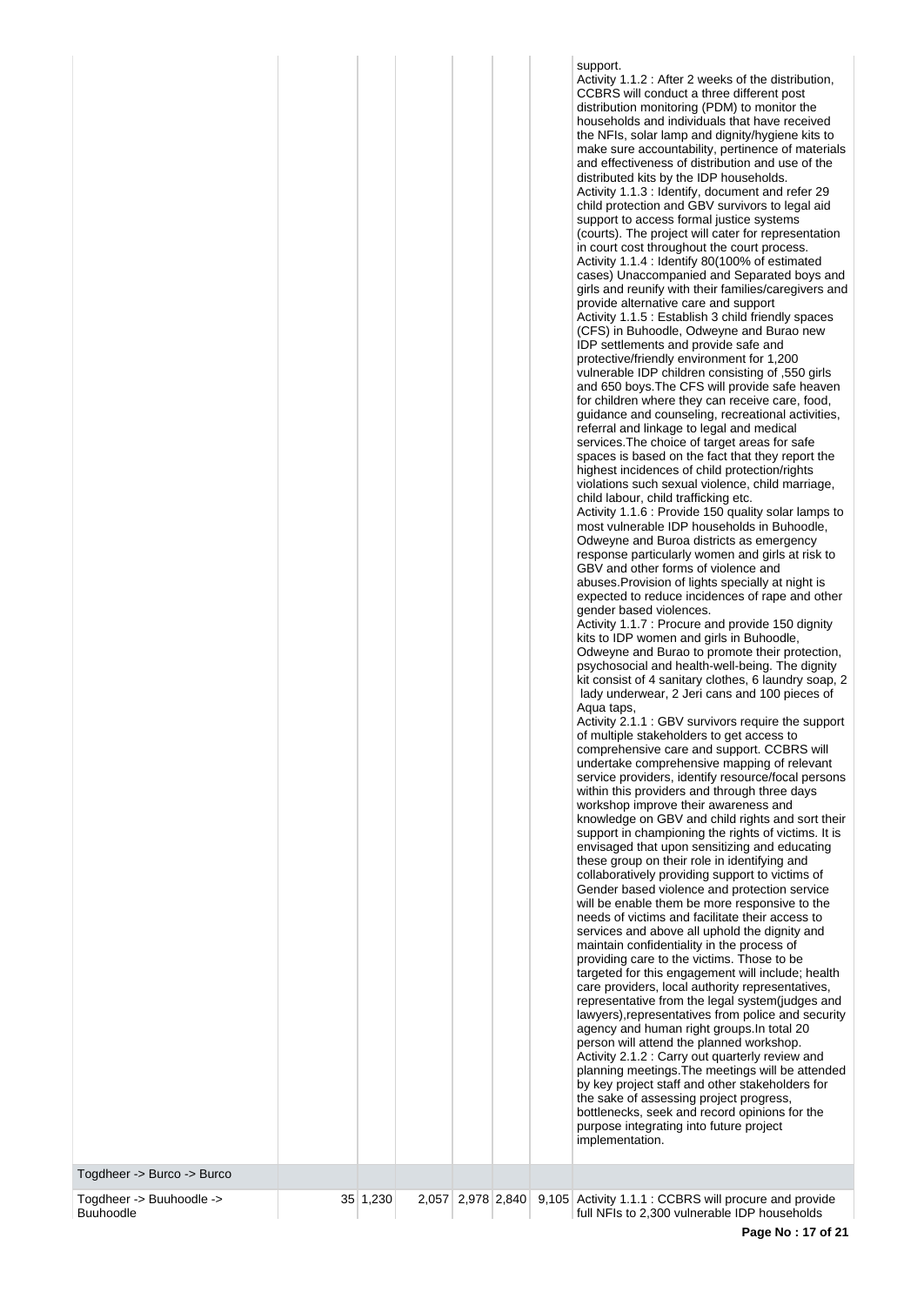(13,800 individuals) in Buhoodle, Odewyne and Buroa through direct distributions. The priority is given the newly drought displaced IDPs. Each NFI kit contains: 1 plastic sheet, 3 blankets, 2 sleeping mats, 1 kitchen set, 3 bar of Soap, 2 non-collapsible Cheri cans (20 liters). Selected beneficiaries for emergency NFIs kits will include female and child headed households, pregnant and lactating women and women with GBV survivors, persons with disabilities, elderly and very poor people.

Activity 1.1.1 : Identify, assess, document and refer 184 GBV survivors to appropriate service providers to access appropriate and timely medical and legal support. Referral points will include;Primary health care providers, law enforcement agencies and legal institutions. Activity 1.1.2 : Identify, assess and provide psychosocial care and support to 385 child protection and GBV survivors through individual and group settings.Community level case workers will provide community level education, sensation on GBV and child protection issues and help with identification and referral to health facilities for psychosocial support and medical care.Health workers and counsellors based at chid friendly spaces and health facilities will be trained and will be able to provide the necessary support.

Activity 1.1.2 : After 2 weeks of the distribution, CCBRS will conduct a three different post distribution monitoring (PDM) to monitor the households and individuals that have received the NFIs, solar lamp and dignity/hygiene kits to make sure accountability, pertinence of materials and effectiveness of distribution and use of the distributed kits by the IDP households. Activity 1.1.3 : Identify, document and refer 29 child protection and GBV survivors to legal aid support to access formal justice systems (courts). The project will cater for representation in court cost throughout the court process. Activity 1.1.4 : Identify 80(100% of estimated cases) Unaccompanied and Separated boys and girls and reunify with their families/caregivers and provide alternative care and support Activity 1.1.5 : Establish 3 child friendly spaces (CFS) in Buhoodle, Odweyne and Burao new IDP settlements and provide safe and protective/friendly environment for 1,200 vulnerable IDP children consisting of ,550 girls and 650 boys.The CFS will provide safe heaven for children where they can receive care, food, guidance and counseling, recreational activities, referral and linkage to legal and medical services.The choice of target areas for safe spaces is based on the fact that they report the highest incidences of child protection/rights violations such sexual violence, child marriage, child labour, child trafficking etc.

Activity 1.1.6 : Provide 150 quality solar lamps to most vulnerable IDP households in Buhoodle, Odweyne and Buroa districts as emergency response particularly women and girls at risk to GBV and other forms of violence and abuses.Provision of lights specially at night is expected to reduce incidences of rape and other gender based violences.

Activity 1.1.7 : Procure and provide 150 dignity kits to IDP women and girls in Buhoodle, Odweyne and Burao to promote their protection, psychosocial and health-well-being. The dignity kit consist of 4 sanitary clothes, 6 laundry soap, 2 lady underwear, 2 Jeri cans and 100 pieces of Aqua taps,

Activity 2.1.1 : GBV survivors require the support of multiple stakeholders to get access to comprehensive care and support. CCBRS will undertake comprehensive mapping of relevant service providers, identify resource/focal persons within this providers and through three days workshop improve their awareness and knowledge on GBV and child rights and sort their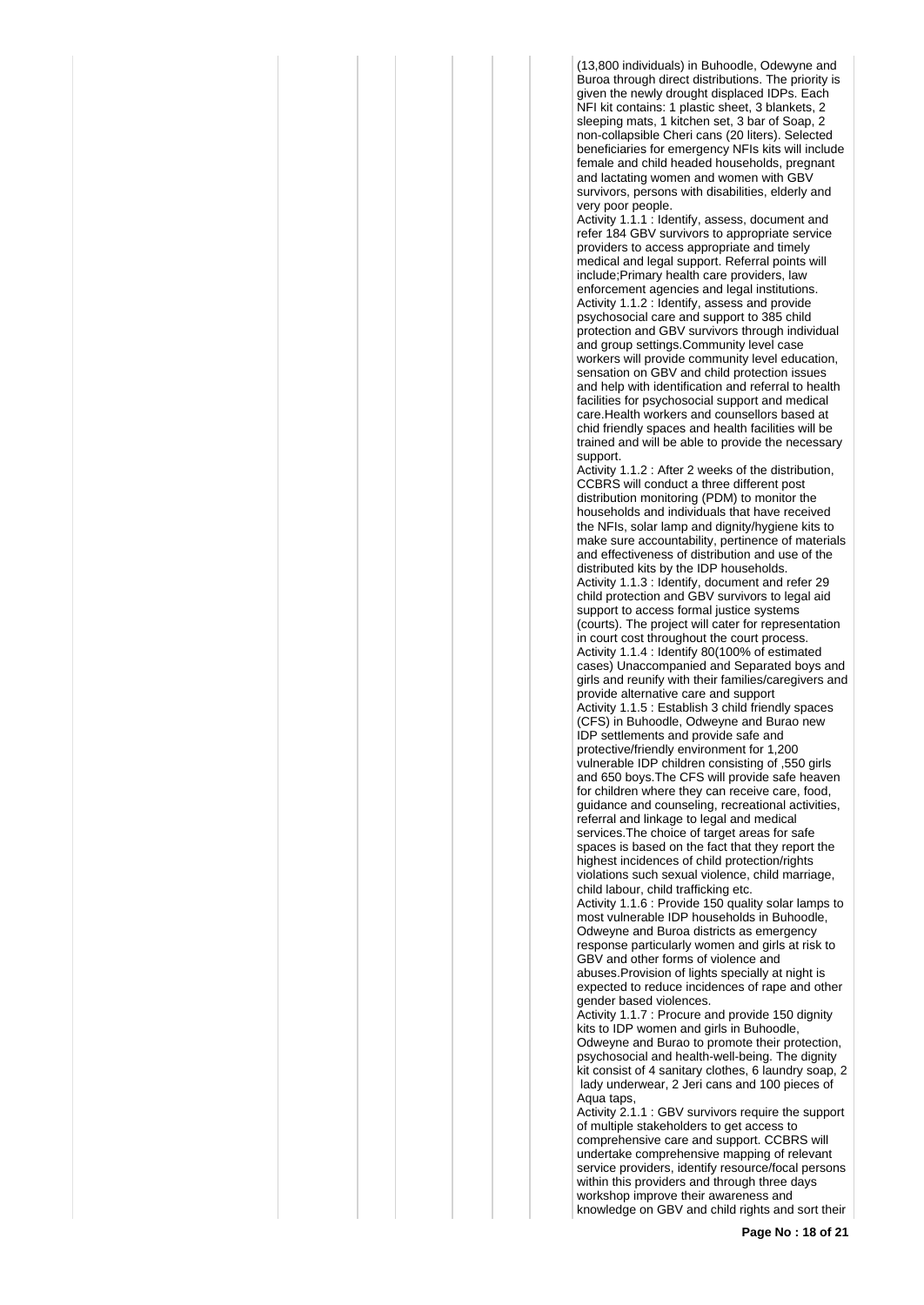|                                    |          |                   |  | support in championing the rights of victims. It is<br>envisaged that upon sensitizing and educating<br>these group on their role in identifying and<br>collaboratively providing support to victims of<br>Gender based violence and protection service<br>will be enable them be more responsive to the<br>needs of victims and facilitate their access to<br>services and above all uphold the dignity and<br>maintain confidentiality in the process of<br>providing care to the victims. Those to be<br>targeted for this engagement will include; health<br>care providers, local authority representatives,<br>representative from the legal system(judges and<br>lawyers), representatives from police and security<br>agency and human right groups. In total 20<br>person will attend the planned workshop.<br>Activity 2.1.2 : Carry out quarterly review and<br>planning meetings. The meetings will be attended<br>by key project staff and other stakeholders for<br>the sake of assessing project progress,<br>bottlenecks, seek and record opinions for the<br>purpose integrating into future project<br>implementation.                                                                                                                                                                                                                                                                                                                                                                                                                                                                                                                                                                                                                                                                                                                                                                                                                                                                                                                                                                                                                                                                                                                                                                                                                                                                                                                                                                                                                                                                                                                                                                                                                                                                                                                                                                            |
|------------------------------------|----------|-------------------|--|---------------------------------------------------------------------------------------------------------------------------------------------------------------------------------------------------------------------------------------------------------------------------------------------------------------------------------------------------------------------------------------------------------------------------------------------------------------------------------------------------------------------------------------------------------------------------------------------------------------------------------------------------------------------------------------------------------------------------------------------------------------------------------------------------------------------------------------------------------------------------------------------------------------------------------------------------------------------------------------------------------------------------------------------------------------------------------------------------------------------------------------------------------------------------------------------------------------------------------------------------------------------------------------------------------------------------------------------------------------------------------------------------------------------------------------------------------------------------------------------------------------------------------------------------------------------------------------------------------------------------------------------------------------------------------------------------------------------------------------------------------------------------------------------------------------------------------------------------------------------------------------------------------------------------------------------------------------------------------------------------------------------------------------------------------------------------------------------------------------------------------------------------------------------------------------------------------------------------------------------------------------------------------------------------------------------------------------------------------------------------------------------------------------------------------------------------------------------------------------------------------------------------------------------------------------------------------------------------------------------------------------------------------------------------------------------------------------------------------------------------------------------------------------------------------------------------------------------------------------------------------------------------------------------|
| Togdheer -> Owdweyne -><br>Odweyne | 29 1,191 | 1,445 2,480 2,540 |  | 7,656 Activity 1.1.1 : CCBRS will procure and provide<br>full NFIs to 2,300 vulnerable IDP households<br>(13,800 individuals) in Buhoodle, Odewyne and<br>Buroa through direct distributions. The priority is<br>given the newly drought displaced IDPs. Each<br>NFI kit contains: 1 plastic sheet, 3 blankets, 2<br>sleeping mats, 1 kitchen set, 3 bar of Soap, 2<br>non-collapsible Cheri cans (20 liters). Selected<br>beneficiaries for emergency NFIs kits will include<br>female and child headed households, pregnant<br>and lactating women and women with GBV<br>survivors, persons with disabilities, elderly and<br>very poor people.<br>Activity 1.1.1 : Identify, assess, document and<br>refer 184 GBV survivors to appropriate service<br>providers to access appropriate and timely<br>medical and legal support. Referral points will<br>include; Primary health care providers, law<br>enforcement agencies and legal institutions.<br>Activity 1.1.2 : Identify, assess and provide<br>psychosocial care and support to 385 child<br>protection and GBV survivors through individual<br>and group settings. Community level case<br>workers will provide community level education,<br>sensation on GBV and child protection issues<br>and help with identification and referral to health<br>facilities for psychosocial support and medical<br>care. Health workers and counsellors based at<br>chid friendly spaces and health facilities will be<br>trained and will be able to provide the necessary<br>support.<br>Activity 1.1.2 : After 2 weeks of the distribution,<br>CCBRS will conduct a three different post<br>distribution monitoring (PDM) to monitor the<br>households and individuals that have received<br>the NFIs, solar lamp and dignity/hygiene kits to<br>make sure accountability, pertinence of materials<br>and effectiveness of distribution and use of the<br>distributed kits by the IDP households.<br>Activity 1.1.3 : Identify, document and refer 29<br>child protection and GBV survivors to legal aid<br>support to access formal justice systems<br>(courts). The project will cater for representation<br>in court cost throughout the court process.<br>Activity 1.1.4 : Identify 80(100% of estimated<br>cases) Unaccompanied and Separated boys and<br>girls and reunify with their families/caregivers and<br>provide alternative care and support<br>Activity 1.1.5 : Establish 3 child friendly spaces<br>(CFS) in Buhoodle, Odweyne and Burao new<br>IDP settlements and provide safe and<br>protective/friendly environment for 1,200<br>vulnerable IDP children consisting of ,550 girls<br>and 650 boys. The CFS will provide safe heaven<br>for children where they can receive care, food,<br>guidance and counseling, recreational activities,<br>referral and linkage to legal and medical<br>services. The choice of target areas for safe |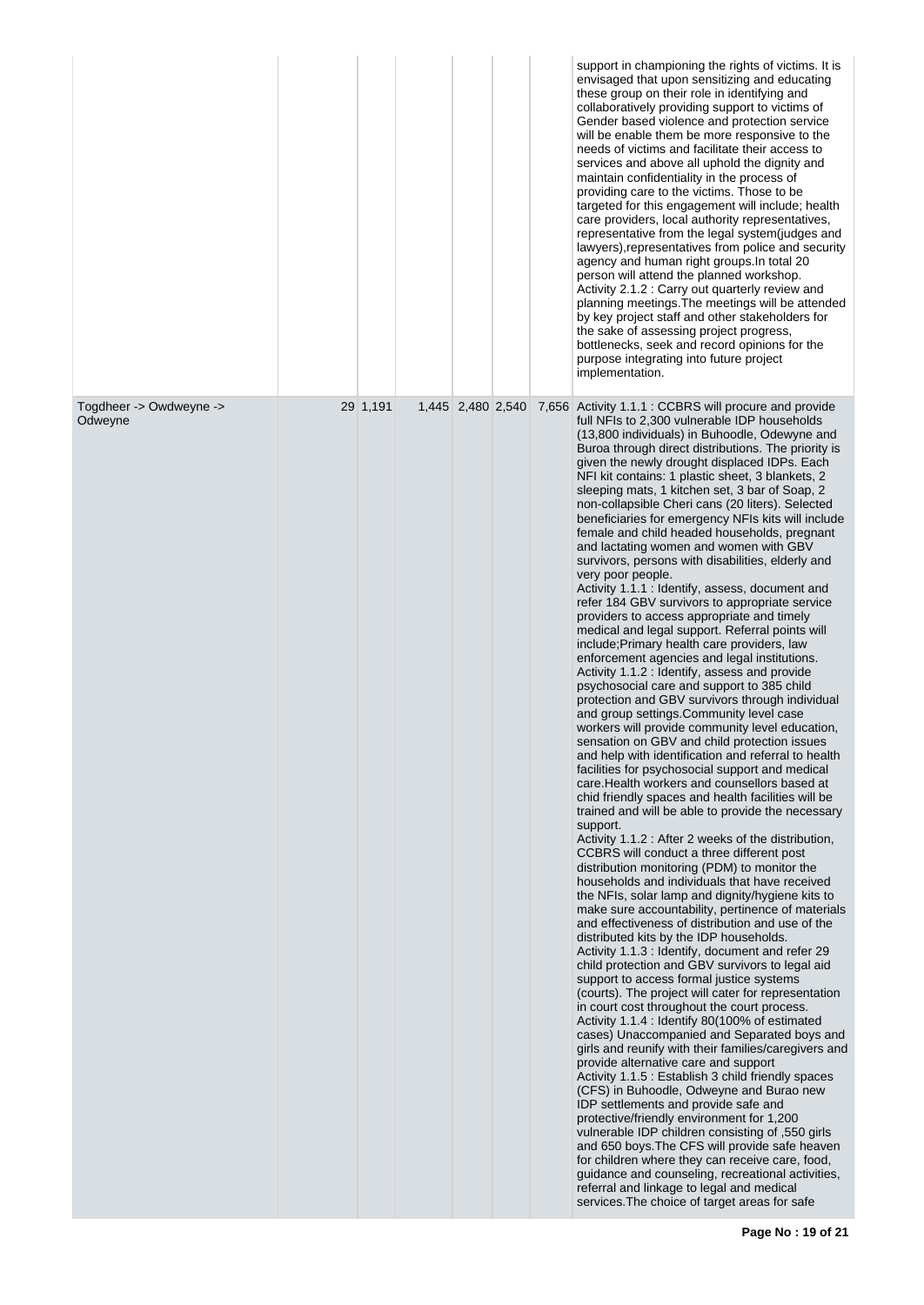spaces is based on the fact that they report the highest incidences of child protection/rights violations such sexual violence, child marriage, child labour, child trafficking etc. Activity 1.1.6 : Provide 150 quality solar lamps to most vulnerable IDP households in Buhoodle, Odweyne and Buroa districts as emergency response particularly women and girls at risk to GBV and other forms of violence and abuses.Provision of lights specially at night is expected to reduce incidences of rape and other gender based violences.

Activity 1.1.7 : Procure and provide 150 dignity kits to IDP women and girls in Buhoodle, Odweyne and Burao to promote their protection, psychosocial and health-well-being. The dignity kit consist of 4 sanitary clothes, 6 laundry soap, 2 lady underwear, 2 Jeri cans and 100 pieces of Aqua taps,

Activity 2.1.1 : GBV survivors require the support of multiple stakeholders to get access to comprehensive care and support. CCBRS will undertake comprehensive mapping of relevant service providers, identify resource/focal persons within this providers and through three days workshop improve their awareness and knowledge on GBV and child rights and sort their support in championing the rights of victims. It is envisaged that upon sensitizing and educating these group on their role in identifying and collaboratively providing support to victims of Gender based violence and protection service will be enable them be more responsive to the needs of victims and facilitate their access to services and above all uphold the dignity and maintain confidentiality in the process of providing care to the victims. Those to be targeted for this engagement will include; health care providers, local authority representatives, representative from the legal system(judges and lawyers),representatives from police and security agency and human right groups.In total 20 person will attend the planned workshop. Activity 2.1.2 : Carry out quarterly review and planning meetings.The meetings will be attended by key project staff and other stakeholders for the sake of assessing project progress, bottlenecks, seek and record opinions for the purpose integrating into future project implementation.

#### **Documents**

| <b>Category Name</b>                | <b>Document Description</b> |
|-------------------------------------|-----------------------------|
| <b>Project Supporting Documents</b> | Project-BOQs Finals.docx    |
| <b>Project Supporting Documents</b> | BOQ-1.xlsx                  |
| <b>Project Supporting Documents</b> | BOQ-2.xlsx                  |
| <b>Project Supporting Documents</b> | BOQ-3.xlsx                  |
| <b>Project Supporting Documents</b> | BOQ-4.xlsx                  |
| <b>Project Supporting Documents</b> | BOQ-5.xlsx                  |
| <b>Project Supporting Documents</b> | BOQ-6.xlsx                  |
| <b>Project Supporting Documents</b> | BOQ-7.xlsx                  |
| <b>Project Supporting Documents</b> | BOQ-7.xlsx                  |
| <b>Project Supporting Documents</b> | BOQ-9.xlsx                  |
| <b>Project Supporting Documents</b> | BOQ-10.xlsx                 |
| <b>Project Supporting Documents</b> | BOQ-11.xlsx                 |
| <b>Project Supporting Documents</b> | BOQ-11.xlsx                 |